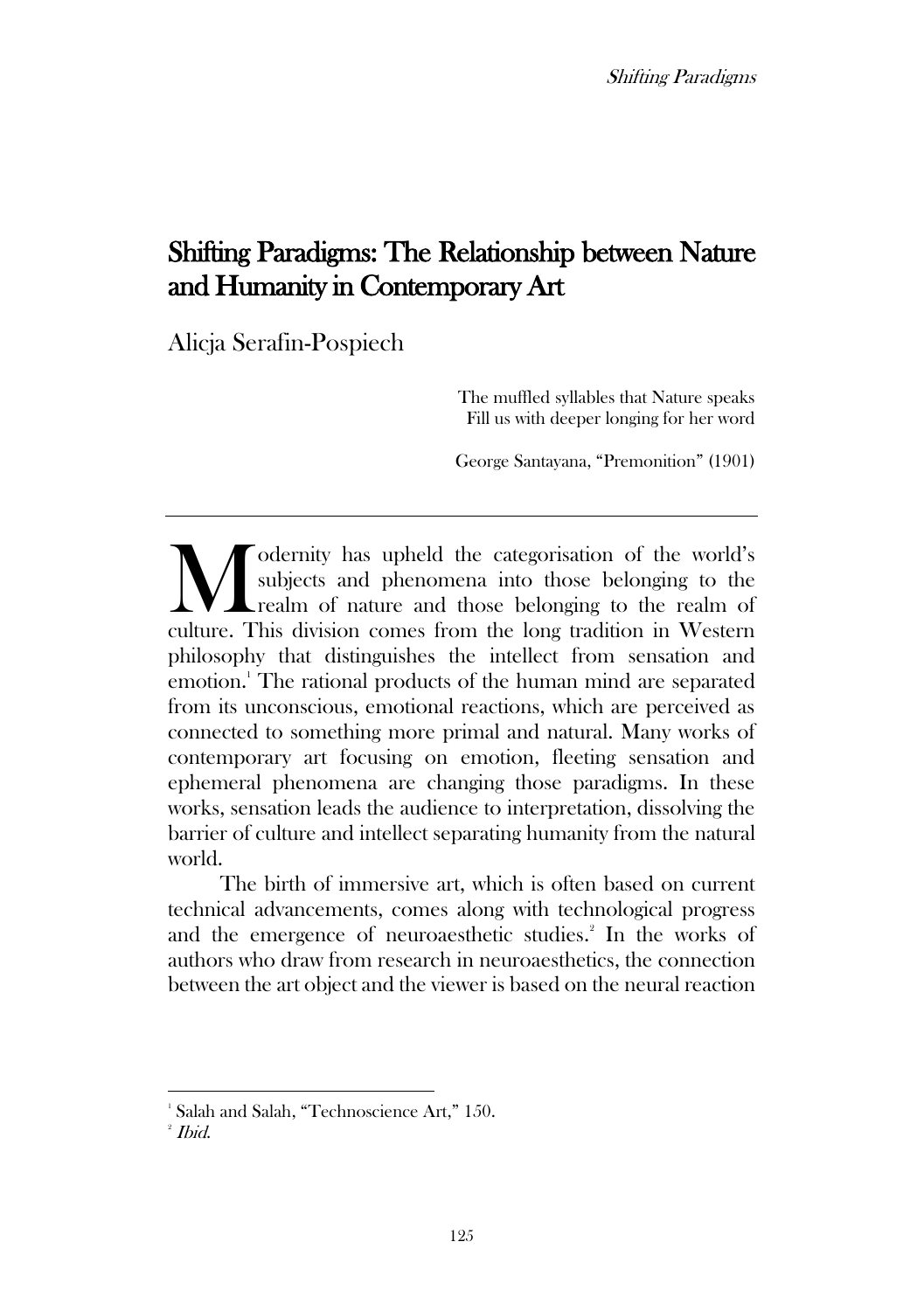created on the biological level.<sup>3</sup> The body's reaction leads the mind to interpretation, and what was formerly categorised as biological and cultural now intertwines, functioning in flux between one and other.<sup>4</sup> Since artworks have freed themselves from the boundaries of the traditional media (such as the canvas plane), the exhibition space has become the field for manipulation. Artistic expression has given birth to immersive art, which can occupy entire rooms and buildings of museums and galleries. Simultaneously, the environmental crisis emerges as a theme in many artists' works, which focus on recasting the human/nature dichotomy present in the previous millennium. Nature becomes the sole theme in exhibitions and artworks which present humanity's control over the natural world as an illusion.

This article uses neuroaesthetic methods to investigate what kinds of artistic strategies provoke the audience's specific emotional and neural responses and how those responses lead to the interpretation of the artworks. These strategies are reflected in the artworks of Studio Drift, Olafur Eliasson and Lee Bororson, all of which are focused on the condition of the humanity-nature relationship. The theme of the artworks I analyse in this article is the dire future of our species and the natural world. As the dichotomy between viewer and object is abolished in these immersive artworks, acts of seeing/sensing and interpreting intertwine. Neuroaesthetics-based analysis, which focuses on the observer's bodily sensations and emotions, can help us understand how the artworks respond to the changing hierarchy of the humanity-nature relationship. The shift in the relationship between humanity and the environment it inhabits can be traced to paradigms present in contemporary philosophy.

# Between culture and nature, mind and body

Definitions of what is natural and what is cultural changed significantly at the end of the twentieth century. Discussions surrounding the effects of human activity on the environment have

<sup>3</sup> See, for example, Onians, "Art, the Visual Imagination and Neuroscience," 182- 188. For more works on neuroaesthetics: Kędziora and Onians, Basic Bibliography.

<sup>4</sup> Kędziora, "Niezauważona i rewolucyjna neurohistoria sztuki," 228-231.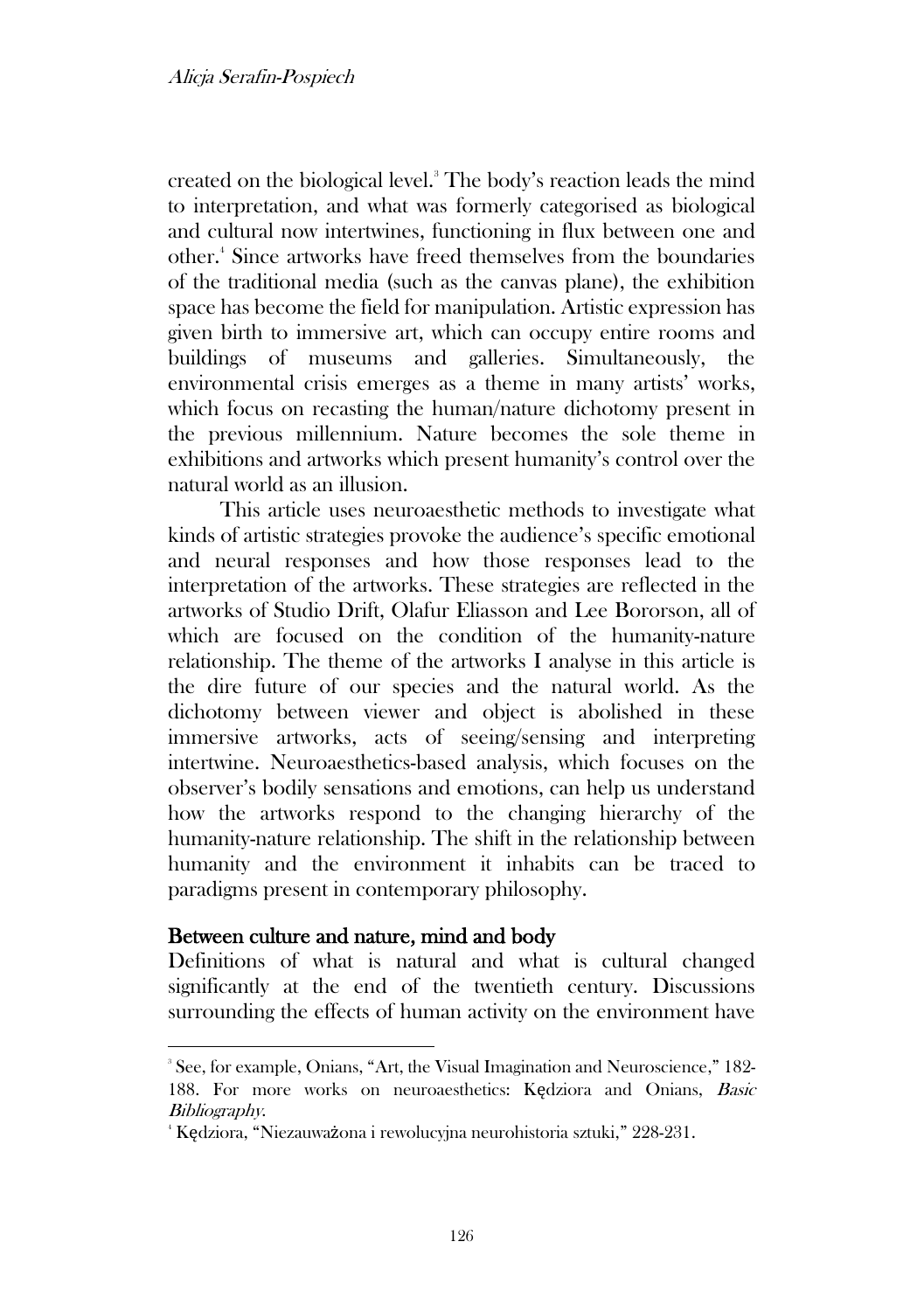influenced how we conceptualise nature and in what way humanity has positioned itself in relation to it. While postmodernist theory often focuses on studying the influence of culture on our perception of the world, more current research poses questions about the natural bases of different cultural phenomena. Scientific discoveries and studies of empirical experience have led philosophers to reframe nature as an ontological problem. The questions of what is natural and what is human-made, what is natural and what is cultural, are being disputed.

In his book We Were Never Modern Bruno Latour points out that the separation between the cultural and the natural is a notion coming from modernity. According to him, this dichotomy is a product of the 20th century, which positioned humanity and its cultural production higher on the hierarchy of things, while positioning nature and what is natural as phenomena subject to human control.<sup>5</sup> This false construct allowed us to see nature as the "raw material of culture," an object to be manipulated and controlled, deprived of its agency.<sup>6</sup> In this view, humans and the rational human mind stood above what is natural, biological and unconscious—things which pose no threat to the wonders and powers of human-made objects, science and technology. The discoveries of a hole in the ozone layer and global warming have provided proof not only that humanity cannot separate itself from nature, but also that humanity can be endangered by the environment.<sup>7</sup> This brought Latour to reject the paradigms of modernity, arguing that we need to see humanity/nature and body/mind as interconnected entities in a constant process of influencing each other.

Latour critiques the postmodern approach as well, for even though it rejects the modern cultural/natural dichotomy, it emphasises the cultural and ultimately disregards ideas of objective materiality and human ability to influence natural matter.<sup>8</sup> Postmodern views base themselves on subjectivity and, according to

<sup>&</sup>lt;sup>5</sup> Latour, We Have Never Been Modern, 35-39.

<sup>&</sup>lt;sup>6</sup> McKey, *Repositioning Neuroaesthetics*, 73.

 $^7$  Id., 71.

<sup>&</sup>lt;sup>8</sup> Latour, *Politics of Nature*, 191.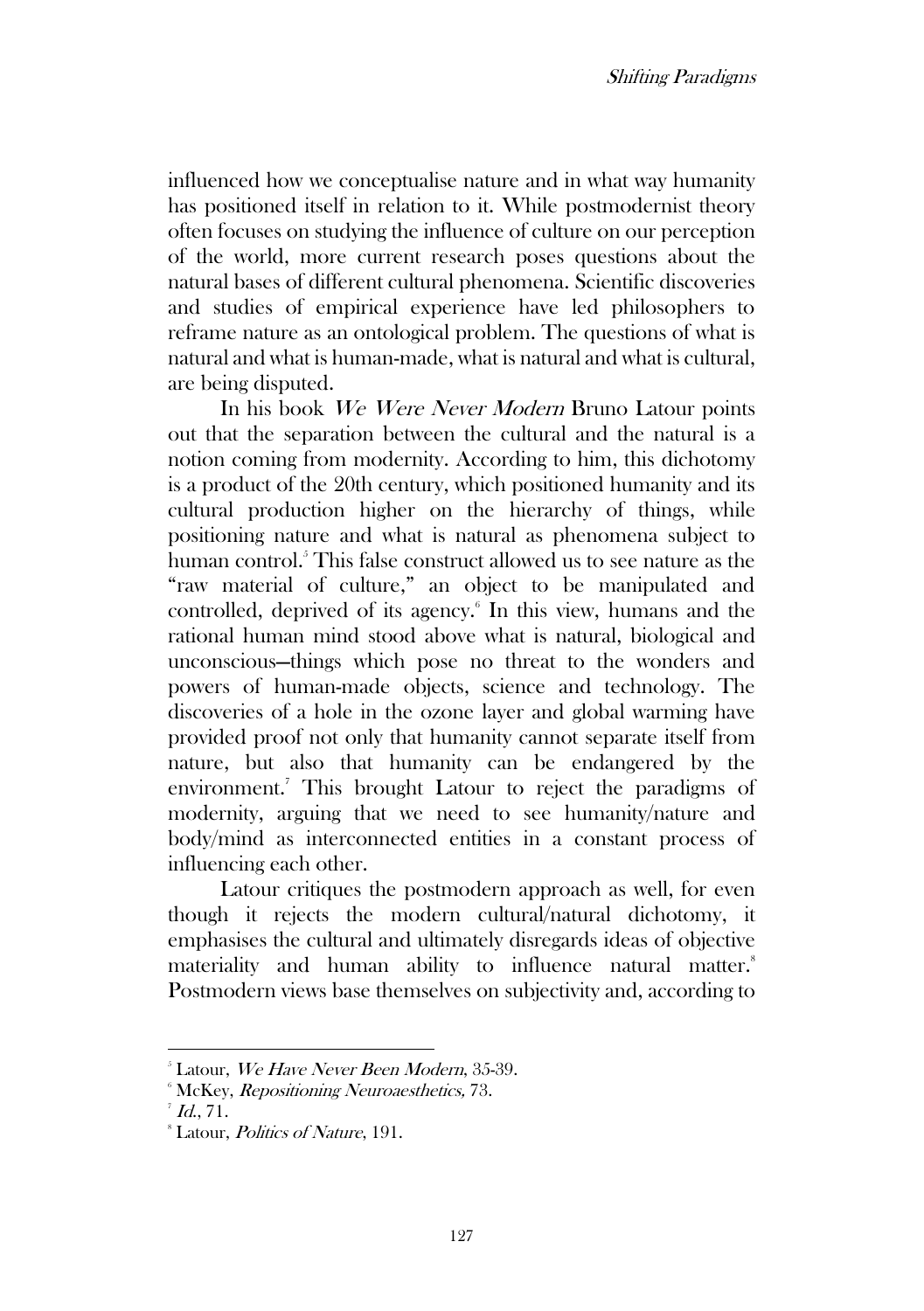Latour, reject belief in reality.<sup>9</sup> This critique of postmodernism is also present in neuroaesthetic researchers' works. Łukasz Kedziora states that the postmodern discourse omits the first step in experiencing art—seeing—and moves the process of analysis straight to interpretation.<sup>10</sup> He critiques postmodern authors' focus on disputing social connotations, while the object itself and the formality of the artwork seem to disappear. Kędziora's art history research shifts focus to the materiality and visuality of the artwork rejecting views stemming from the modern view of the world. The approach is therefore not postmodern, but a-modern, creating new notions of what is cultural and what is natural. The result is the merging of biology and culture, creating an assemblage in which nature and humanity are intertwined, with the cultural and the biological influencing reality at the same level. Examining the connections between cultural and biological phenomena can help us to understand the contemporary relationship between humanity and nature.

# Seeing/interpreting

The main problem at the core of the dispute surrounding the use of neuroaesthetic knowledge in art analysis is the dichotomy of presence and representation in a work of art, which separates the act of seeing and experiencing art from looking for its meaning in the cultural field.<sup>11</sup> Theories that take presence as their focal point see artworks first as images and then, later, as texts to be read. Theories focused on representation, on the other hand, concentrate on associating artworks' components with their meaning.<sup>12</sup> For representatives of both approaches, the neuroaesthetics method is not convincing, because it makes no clear distinction between what comes from the socio-cultural realm and what is biologically determined. Sally McKey argues in her dissertation that aesthetics is an ongoing dialogue between nature and culture.<sup>13</sup> She demonstrates

<sup>9</sup> Ibid.

<sup>10</sup> Kędziora, Wizualno*ść* dzie*ł*a sztuki, 189.

 $11$  McKey, *Repositioning neuroaethetics*, 53-56.

 $12$  Id., 54. Sally McKey is referring to the Didi-Huberman's critique of Panofky's Iconological method.

 $13$  Id., 32.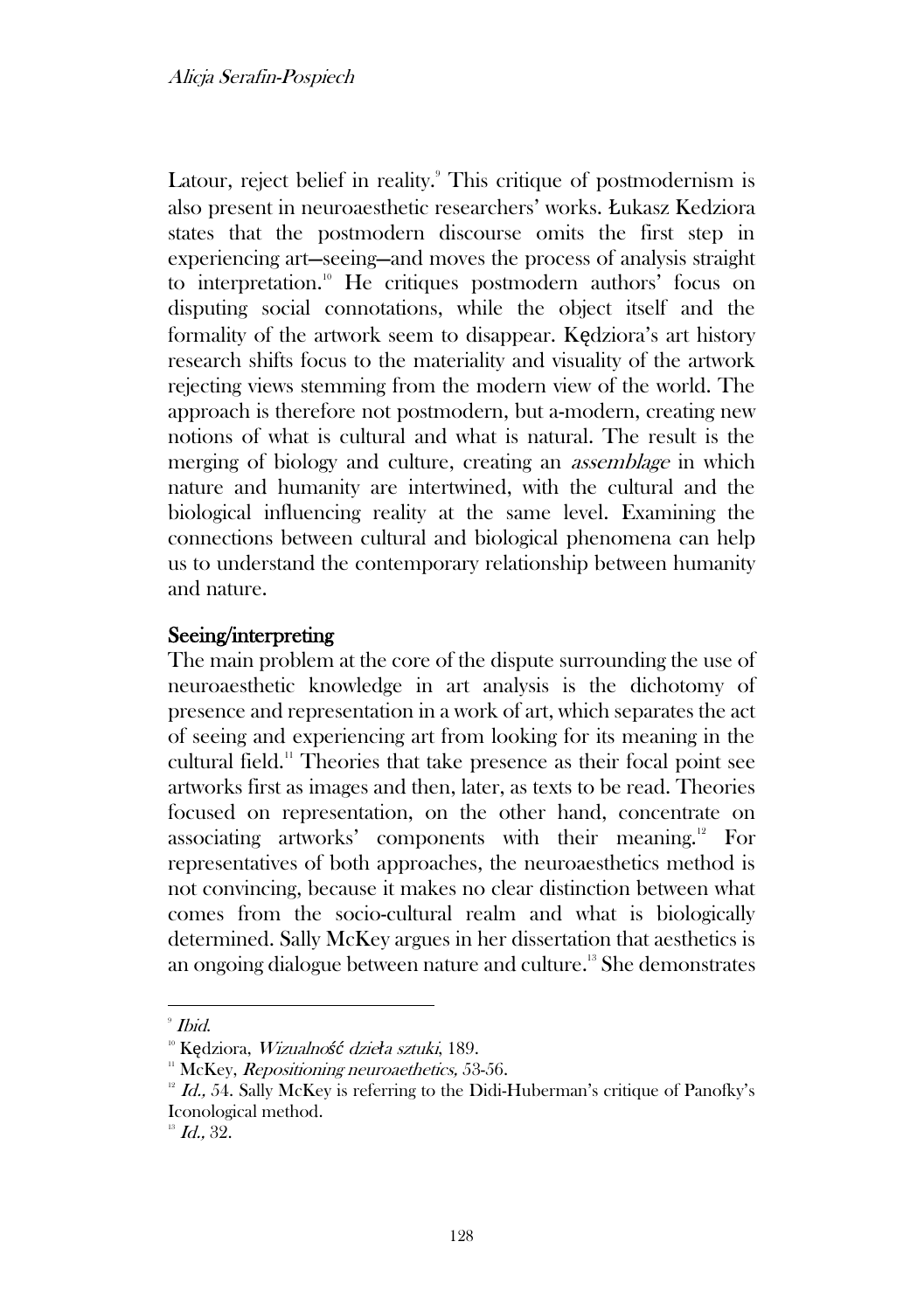that neuroaesthetic research sees the products of the mind and psychology as a part of the body, so that sensorial reaction to art becomes part of the socio-cultural model. If the body's response is also culturally determined, the dichotomy between the body and the mind is abolished.

The difficulty in creating a bridge between neural response to and interpretation of the artwork is partially resolved in the work of David Freedberg. In his method, the main concept bridging the two is memory.<sup>14</sup> When we approach an artwork, what we see and experience is influenced by our memories and cultural background. Freedberg does not overlook this social and personal aspect of perception. In the article "Memory in Art" he introduces two concepts of memory: direct memory and indirect memory. Direct memory is a basic neural response as the body reacts to the presented art. This response on bodily and neurological levels is a basis for the awakening of "indirect memory"—the memory created from our experiences, the cultural artefacts we have encountered, and everything else that we store in the part of the brain responsible for memory. Bridging these two notions of memory allows Freedberg to connect the findings of neuroaesthetics to artworks' meanings. Analysing Rogier van der Weyden's "Descent from the cross," Freedberg recalls viewers' testimonies of their reactions to this work of art, which focus on emotions the viewers expressed after encountering it.<sup>15</sup> Freedberg's method is interesting because it provides an association between the "emotional" and sensorial response and memory, which holds the socio-cultural connotations we looked for in theories focused on representation.

This method is especially relevant to the interpretation of artworks that refer to the fragility of the contemporary human condition. Since these artworks undermine the humanity-nature dichotomy, it is necessary to explore whether certain artistic strategies connect the acts of reception and interpretation, thus intertwining what art history theories deem as biological and cultural. Freedberg's method, in which both of these modes are considered, allows the artwork to be examined comprehensively.

<sup>&</sup>lt;sup>14</sup> Freedberg, "Memory in Art," 337-38.

 $15$  Id., 343-344.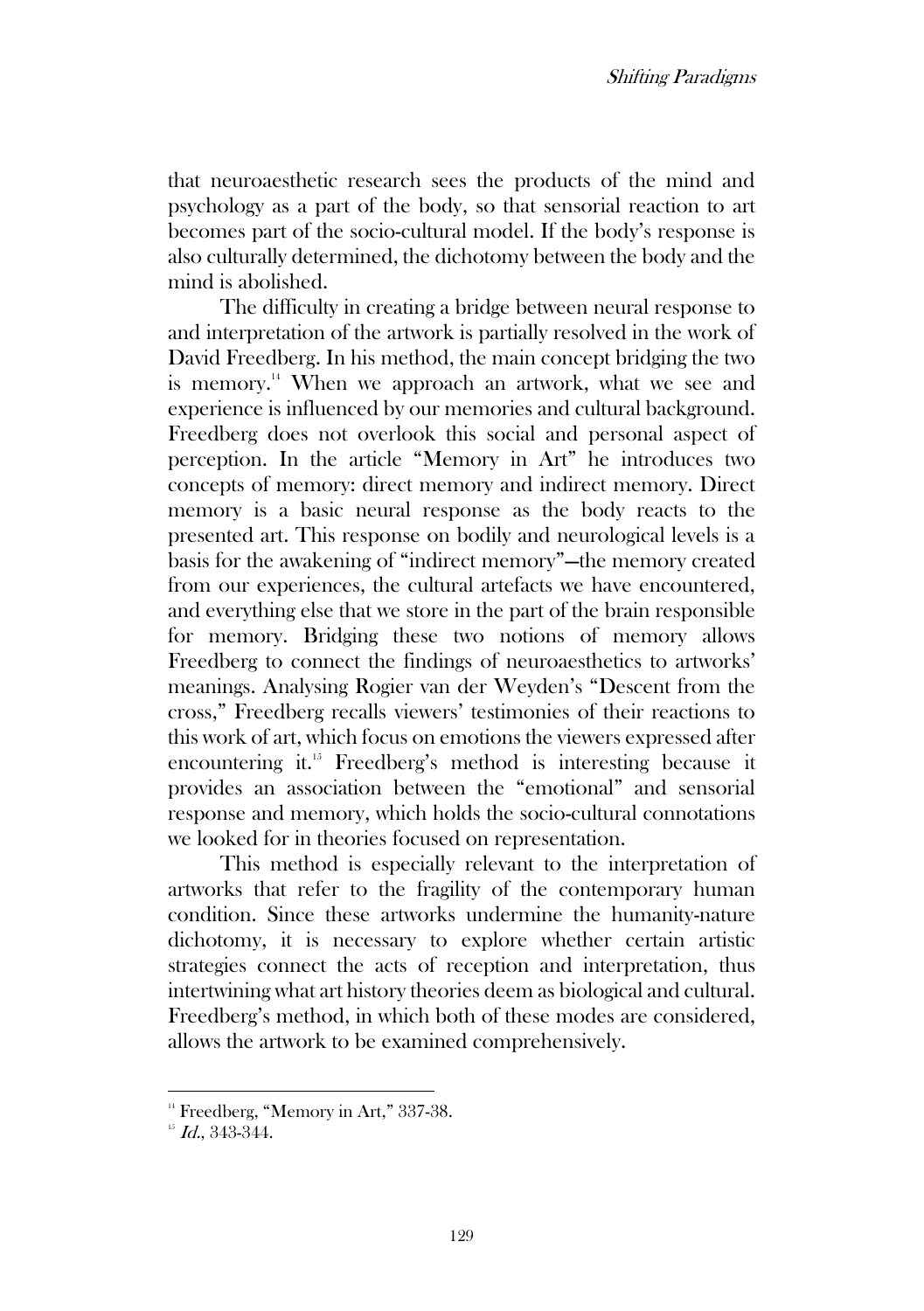## Capturing beauty and captivating attention

In 2018, a solo exhibition of the Studio Drift collective called Studio Drift: Coded Nature was held at the Stedelijk Museum in Amsterdam. While the show was on view, I visited the museum for the first time. Studio Drift's bizarre, very technical, and yet somehow ephemeral and delicate creations caught my eye. What particularly captured my attention, though, were the different reactions of the audience: while the viewers moved quickly between the paintings, sculptures and objects on view in the museum's permanent exhibition, the rooms occupied by the Studio Drift show were filled with observers. The viewers were lying on the museum's floors, changing positions before the objects and trying to get the most out of the experience of encountering art. Studio Drift's constantly moving, shining objects seemed to enchant the audience. Is it the meaning behind the art that casts the spell, I wondered, or is it the pleasing sensation, the feeling and the emotion that comes from aesthetic experience? Where does feeling stop and interpretation begin? Can the two coexist in an ongoing interplay?

The artistic creations of Studio Drift, Olafur Eliasson and Lee Boroson share similar artistic qualities: They are full of colour and movement, filling the gallery space with objects. The works' structures are created with the viewer's reaction in mind: the artists often work with a specific space, and they consider how the viewer might encounter the objects. The artists use a lot of light, colour and movement to make their objects visually gripping. In the article "Neuroaesthetics: The Cognitive Neuroscience of Aesthetic Experience," the authors refer to George Santayana's notion of beauty. Santayana explains that people are "drawn to aesthetic features of an object and its environment."<sup>16</sup> They conclude something quite obvious to the connoisseurs of the visual arts: that aesthetic features play a major role in determining the influence that the object has on the observer. Santanaya, a philosopher, rejects belief in the metaphysical world and positions beauty as something that comes from the natural and aesthetical judgment rooted in sensory response. This view comes from the branch of philosophy known as naturalism. According to Alberto Marinho Ribas Semeler,

<sup>&</sup>lt;sup>16</sup> Pierce et al., "Neuroaesthetics," 265-79.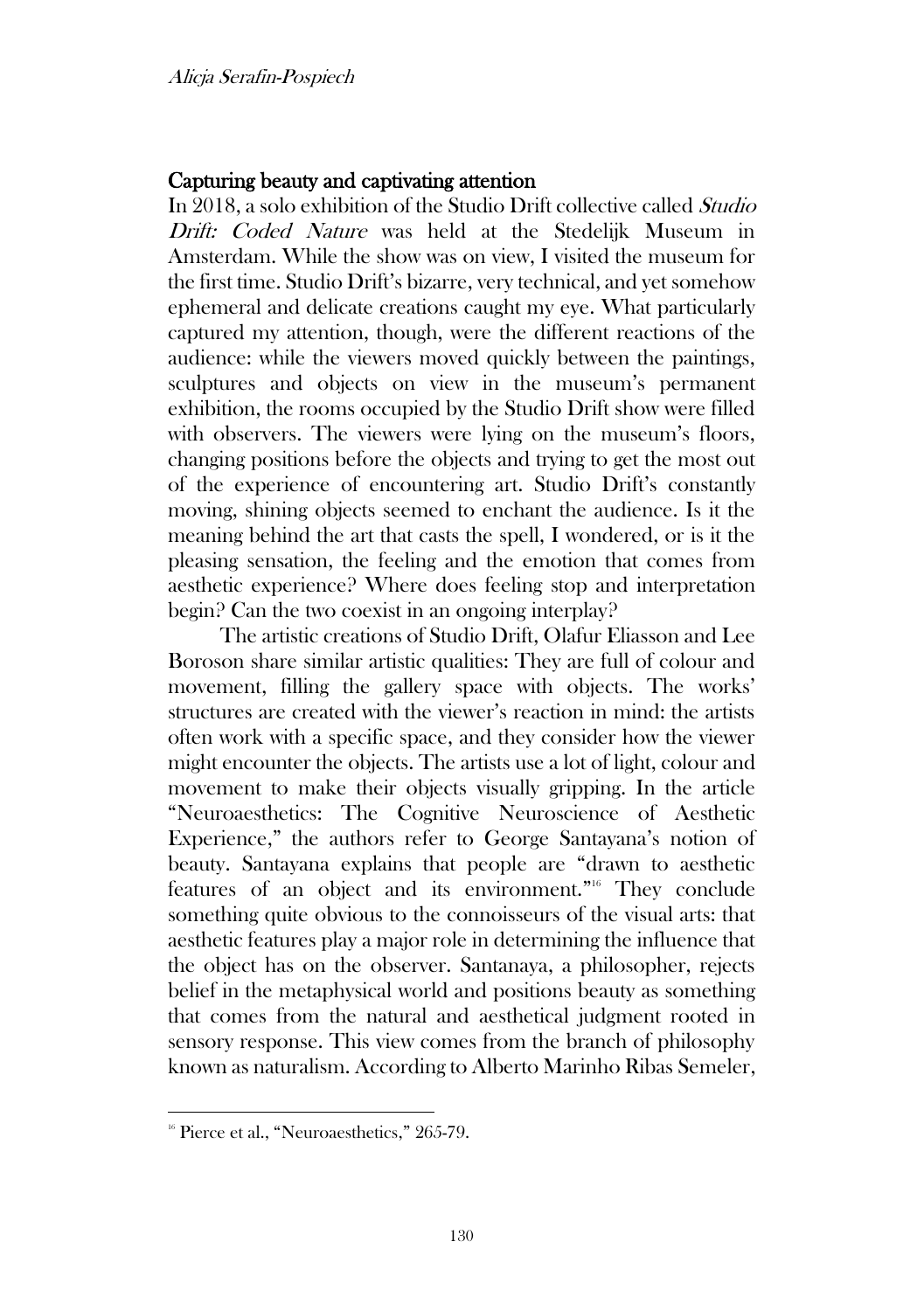theories of empirical experience go through a constant process of naturalisation, and the contemporary epitome of such theories is neuroaesthetics.<sup>17</sup> Semeler defines naturalisation, following Edmond Couchot, as "a philosophical branch which aims at defining what it is to be human, at times in a reductionist manner, addressing natural phenomena, submitted to the rules and laws of nature just like any other object in the world."<sup>18</sup>

Santanaya's views anticipate current discussions about culture and nature, laying the groundwork for neuroaesthetic studies defining the biological basis of empirical experience. According to the radical naturalisation perspective, an artwork is also a natural and biological object, because it originates from human activity, which is necessarily subject to the laws of nature. Identifying the biological basis of empirical experience, therefore, leads to determining the natural sources of art creation and aesthetic judgment.

Returning to the works of Studio Drift, Olafur Eliasson and Lee Boroson, their especially captivating usage of light—ensuring that the objects will attract the viewer's attention—creates a longerlasting neural connection between the observer and the object. The process of sensory reaction is not instant but temporal, and therefore the viewer needs to spend some time with the art and reflect on the message that their body is sending. Assuring that the art is aesthetically pleasing guarantees the audience's positive judgment of its beauty and, further, leads to the art's presence gripping the audience. According to studies on emotional responses to installation art, immersive artworks, relying on the use of light and colour, provoke an emotional reaction that aligns with the curatorial and expert discussions. This is not the case with art based on more traditional media.<sup>19</sup> The researchers found out that even lay viewers can be led by their emotional response to the interpretation the artists intended. This suggests that identifying the sensory and emotional reaction, which Freedberg labels as direct memory, should be part of an artwork's examination, as this reaction is where the initial source of its meaning lies. This methodological approach

<sup>&</sup>lt;sup>17</sup> Semeler, "Neuroaesthetics," 284.

 $18$  Id., 286.

<sup>&</sup>lt;sup>19</sup> Pelowski et al., "Capturing Aesthetic Experiences," 19-20.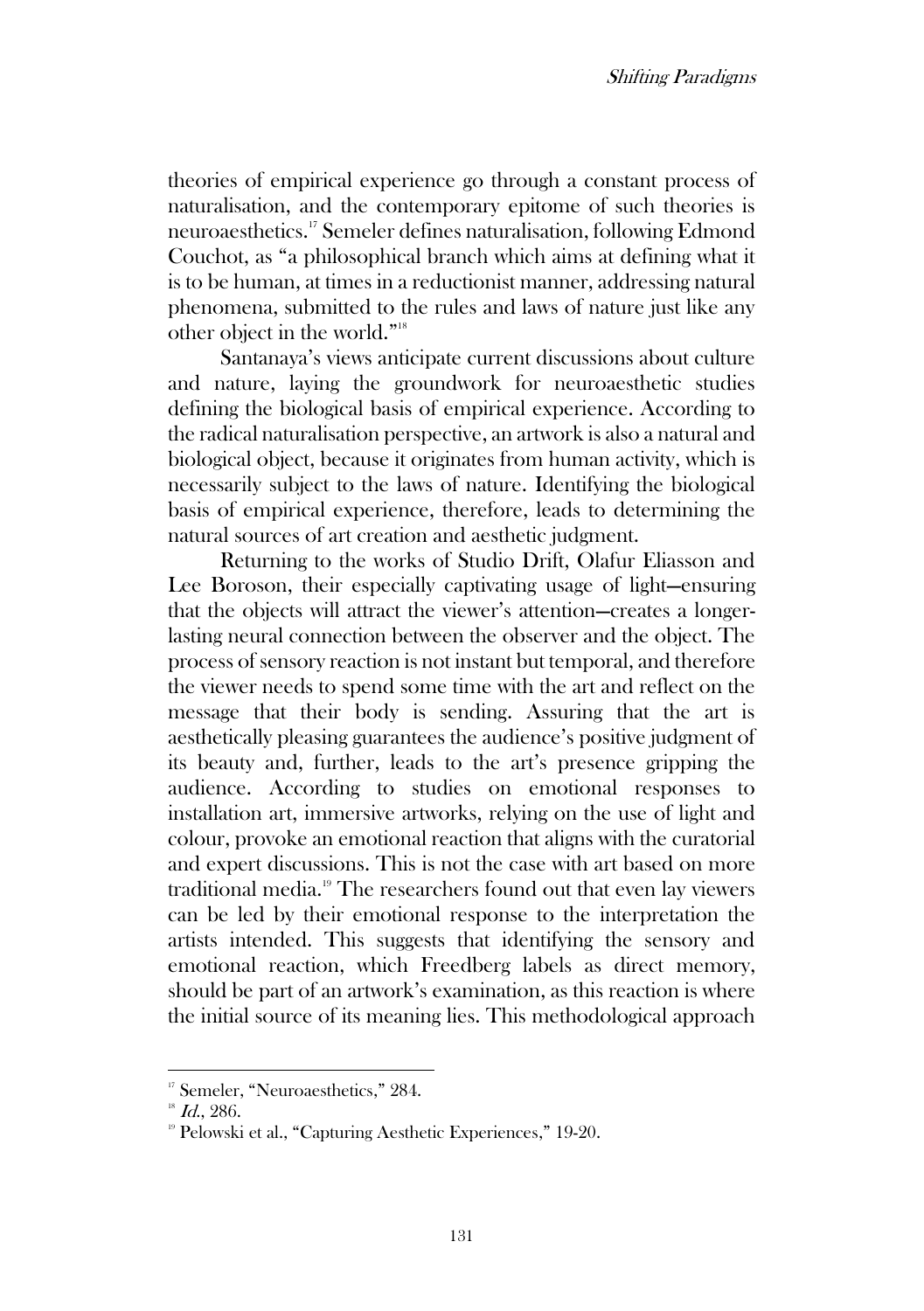will guide the analysis of artworks by Studio Drift and Olafur Eliasson presented below.

# Studio Drift—hybrid forms and neuroaesthetics

In Studio Drift's exhibition at the Stedelijk, two installations captured the audience's attention the most: kinetic objects resembling flowers, titled "Meadow," and "Shylight" (fig.1). According to the findings of neuroaesthetics, experiencing an artwork provokes a reaction in the viewer's neurons.<sup>20</sup> Looking at



"Shylight" and "Meadow" are made with this artistic strategy in

Figure 1: Studio Drift, "Shylight," aluminium, polished stainless steel, silk, LEDs, robotics, 2018. Stedelijk Museum Amsterdam, permanent collection Rijksmuseum, 2018. Photo: Alicja Serafin-Pospiech.

kinetic sculptures awakens the part of the brain that is responsible for perceiving movement. If the perception of movement is awakened, the body becomes more eager to react with its own movement.<sup>21</sup> Studio Drift often focuses on creating moving objects resembling natural forms. The artworks

mind—the featured objects are moving lamps hanging in a cluster from the ceiling. The lampshades' forms resemble flowers, blooming

with the help of a complex wiring structure. As we see in the picture, viewers were eager to interact with these moving objects. Some people decided to lay on the ground to better experience the artwork sensorially without any disruptions.<sup>22</sup> This way, the body as a whole is captivated by "Shylight" and "Meadow." According to neuroaesthetic research, the viewer positions their body in order to connect to the artwork the most. Interpretation is accessible if we

<sup>&</sup>lt;sup>20</sup> Pierce et al., "Neuroasthetics," 267-70.

<sup>&</sup>lt;sup>21</sup> David Freedberg refers to the Damasio's studies on this matter in *Memory in* Art, 341.

<sup>&</sup>lt;sup>22</sup> Viewers often react similarly to the hanging painting, trying to position their body in the most desired way before/in relation to the image plane.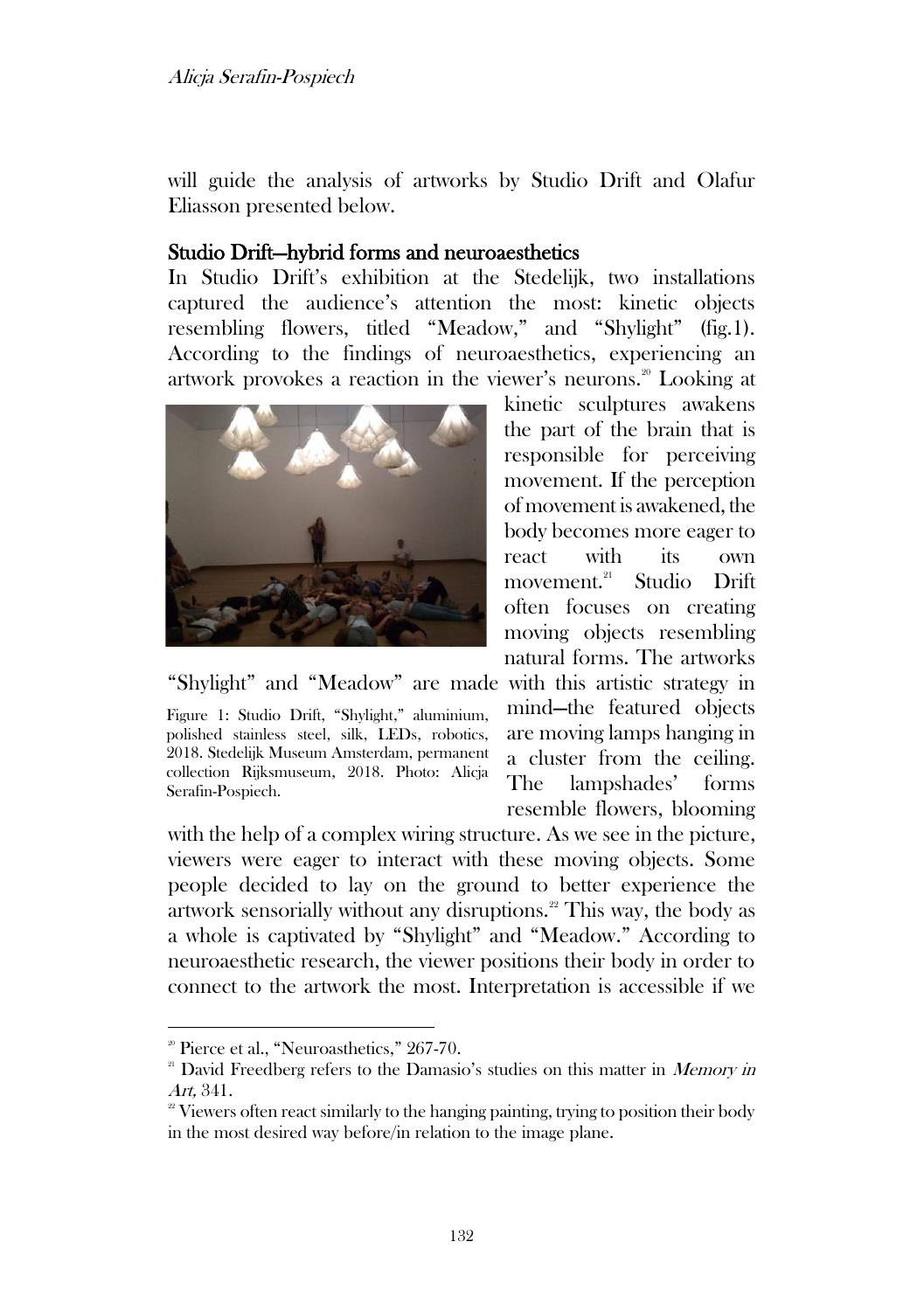experience it through the senses and the initial neural and emotional reaction guides the mind towards deeper understanding.

Applying David Freedberg's method to the works of Studio Drift yields interesting results. The reaction of the viewer to an artwork, according to Freedberg, can be summarised in the scheme presented below:



Freedberg uses this schema to analyse the relationship between a viewer's sensory response and the meaning that the viewer interprets. Many viewers of the Studio Drift show acknowledge that the objects provoke a sensory response. These viewers describe the objects as "pretty, captivating." According to the Stedelijk Museum's announcement of the Studio Drift exhibition, "[t]he works' tranquil beauty invites us to pause and experience the wonder of what is unfolding—to enjoy a few minutes of stillness in our hectic, fastpaced, digital world." <sup>23</sup> The artworks, which mimic the forms and movements of flowers, refer to the natural world. The mimicry of natural objects is very significant, provoking emotional and neural responses similar to those provoked in encounters with nature. Direct memory revoked by this artwork is the memory of experiencing nature. If the viewer's sensory response then creates a bridge between the viewer and nature itself, the agency of the object seemingly connects contemporary society to nature. In fact, though, the connection is here disrupted. If the response from direct

<sup>&</sup>lt;sup>23</sup> Studio Drift, "Coded Nature."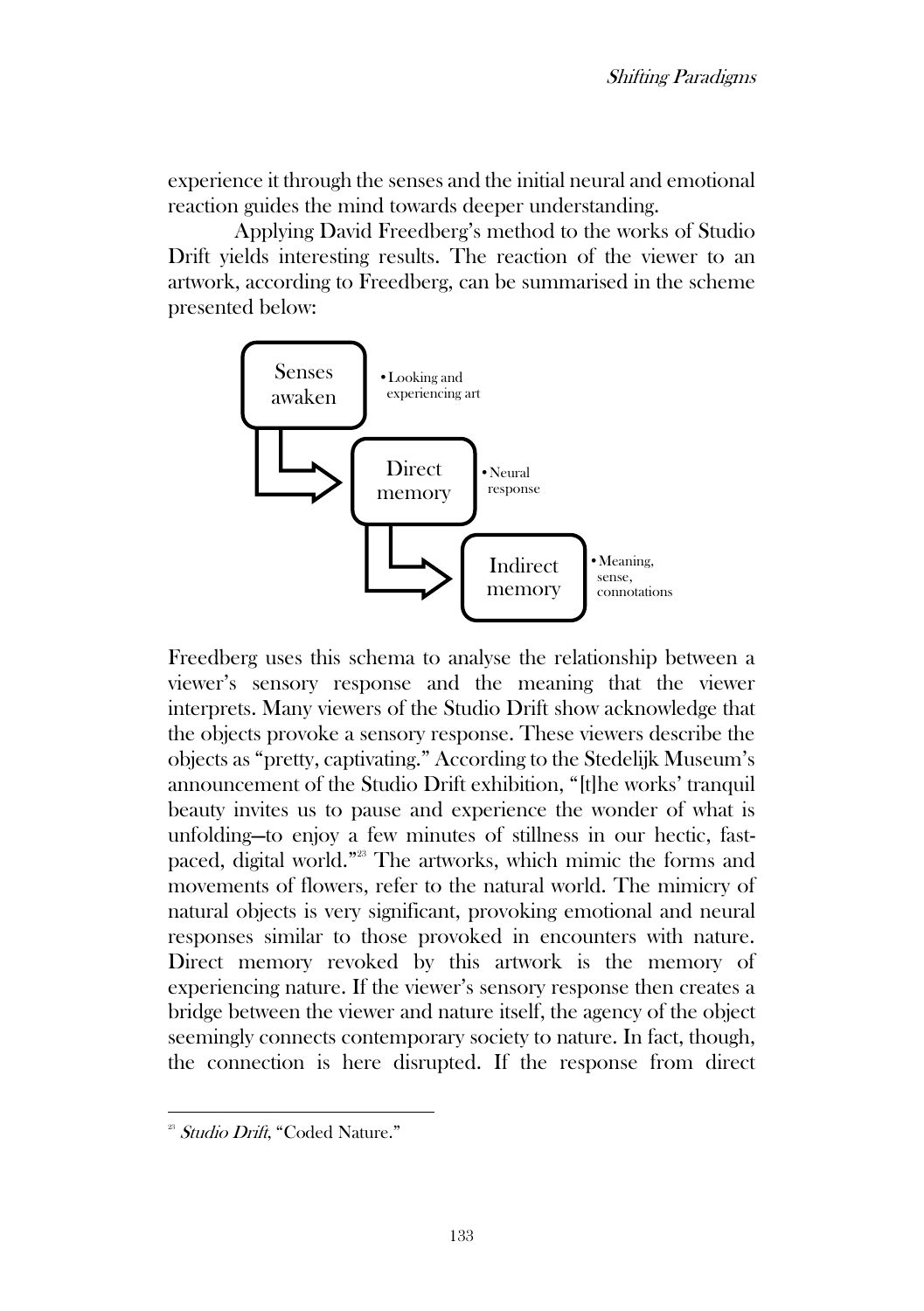memory is a serene feeling associated with experiencing nature (as nature is suggested by the use of light and the movement of the objects), the "technological" part of the artwork disrupts this connection. We can analyse the process of a viewer's experience with "Shylight," for example, in the following way:



But there is a disruption in this process:



The experience becomes a cycle back and forth between nature and technology.

The force of "Shylight" lies in this cycle, repeatedly connecting to nature and disconnecting from it. In this case, nature and technology connect. They are not presented as oppositions. The neuroaesthetic analysis of Studio Drift's art shows us exactly this problem. The technological parts of the artwork connote different senses than the artwork as a whole. This leads to a ceaseless process of connecting to and disconnecting from nature. Further, the work provokes viewers to reflect on their everyday lives and recognise that we cannot connect to nature anymore, as our focus on technological advancements and products of culture stands in the way.

As it is presented in the scheme above, Freedberg's method of analysis is still based on references that can be attributed to cultural influence. As Sally McKey points out, we make connotations not only under the influence of culture but also with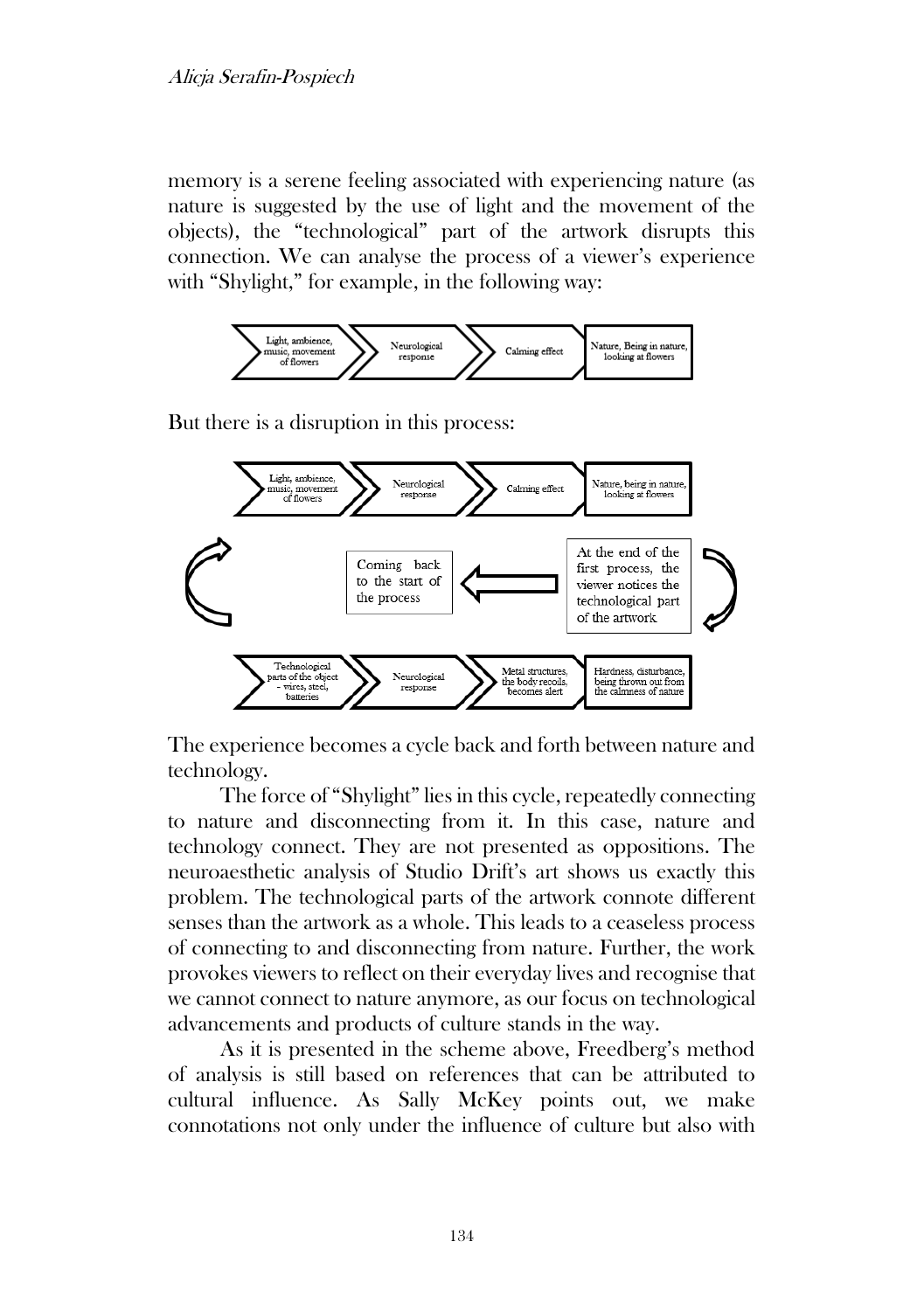the help of our body's reactions, which are often determined by past experiences and knowledge.<sup>24</sup> Although Freedberg's idea to include neural reaction as part of the interpretative process is fruitful for the analysis, the proposed process of simple cause and effect does not really work in object analysis. The indirect memory awakened by the direct memory has already influenced the latter significantly, before and during the encounter with the artwork. This can be seen in the constant cycle of neural reactions and cultural connotations, as they become intertwined with each other in a perpetual process of interpretation. Eventually it becomes impossible to determine what is cause and what is effect. But the crucial part of the process of interpretation is the point of connection between different connotations and sensory reactions, not only in the associations based on visual analysis.

Studio Drift's hybrid forms, therefore, represent the entanglement of human-made forms and nature. In some of Studio Drift's artworks, like "Dandlelight" (fig. 2) and "Fragile Future" (fig. 3), it is difficult to determine what is technical and what is natural. "Dandlelight," belonging to the series of works in which artists focused on dissecting dandelions, combines natural parts with technological structures. The final form is a structure made of small dandelion lights, constructed to resemble cells, growing on the wired circuit board. Although one can assume that the flowers in the dandelion series are fake, real dandelions were in fact pulled apart and their seeds were assembled again on the LED lights. The Studio Drift's alterations to the dandelion, which was an intervention into the natural object, was a very precise task. In the end, the clear distinction between natural and human-made in "Fragile Future" is difficult to comprehend without knowledge of Studio Drift's creative process. Latour saw the hybridity of modern technology as one of the indications of the fact that the dichotomy between the cultural and the natural is in its essence false.<sup>25</sup> Technology, seen as an aspect of the technoscience combination, represents the mind, as it is part of many human-made cultural creations. <sup>26</sup> The human ability to use what comes from nature and combine it with technology contributes

 $24$  McKey, *Repositioning Neuroaethetics*, 32.

 $25$  Latour, We Have Never Been Modern, 1-10.

<sup>&</sup>lt;sup>26</sup> Salah and Salah, "Technoscience Art," 151.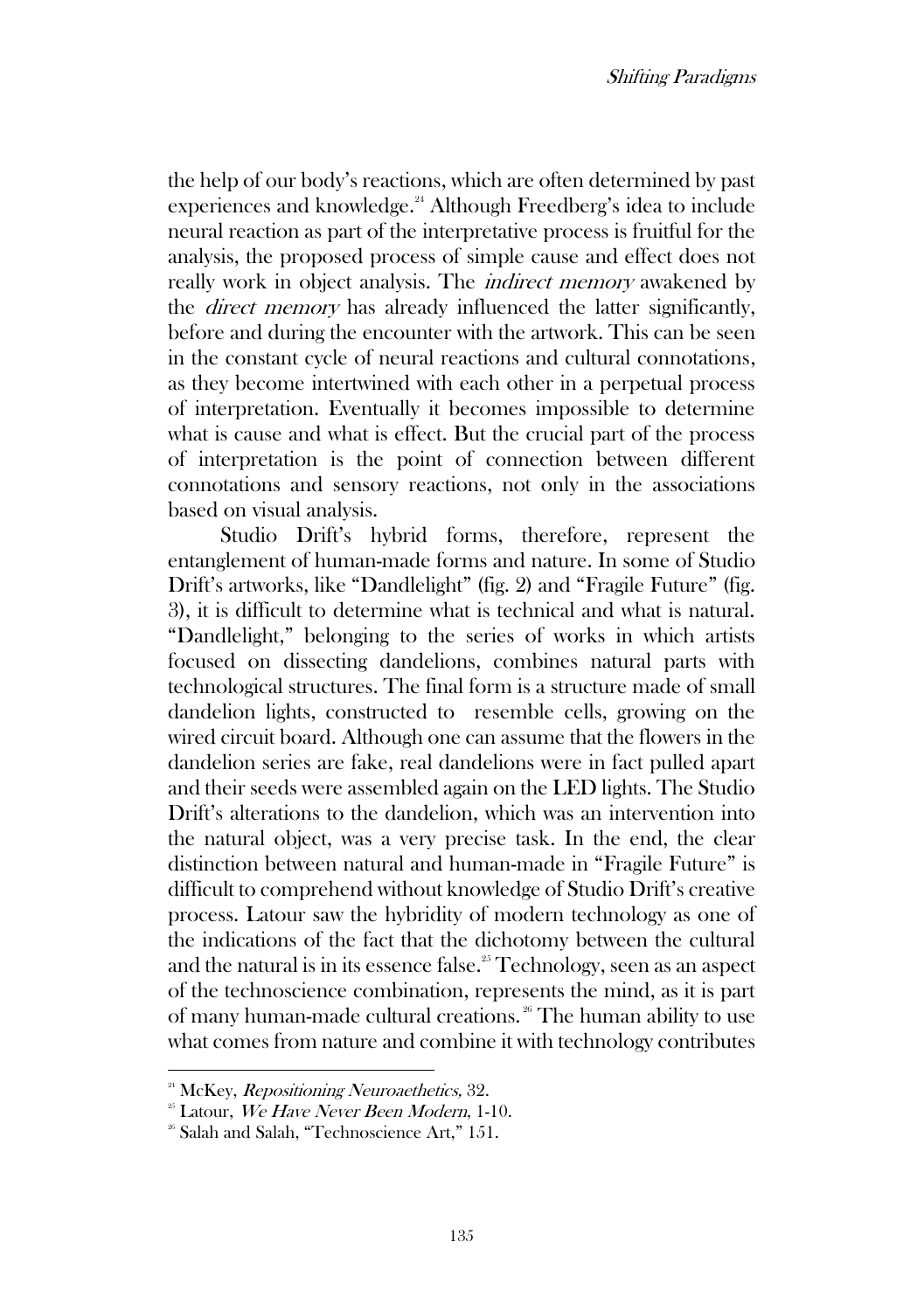### Alicja Serafin-Pospiech

to the philosophical view of the human entity as an assemblage of the natural and the cultural, without a hierarchical relation between the two.



Figure 2: Studio Drift, "Dandlelight," battery, wires, glass, LED lightbulb, real dandelion seeds, 2017. Installation view: Stedelijk Museum Amsterdam, 2018. Photo: Alicja Serafin-Pospiech.



Figure 3: Studio Drift, "Fragile Future," phosphorusbronze, LED's, real Dandelion seeds, 2018. Installation view: Stedelijk Museum Amsterdam, 2018. Photo: Alicja Serafin-Pospiech.

### Unconscious and conscious

The "Tree of Tenere" (fig. 4) is another Studio Drift artwork addressing the relationship between nature and humanity. It takes the form of a tree with leaves made out of LED lights, equipped with sensors and connected to a programmed electronic controller. According to the artists, the sensors react to the audience's presence, and software adjusts the colours of the leaves accordingly.<sup>27</sup> "Tree of Tenere" was shown both at the Stedelijk Museum (fig. 4) as well as at the Burning Man festival, where viewers actively engaged with it: they climbed the tree and sat on its branches. This shows that there is a relationship between the artwork and the viewer on the material level—the viewer's body becomes part of the creation. If the viewer's body is an actual part of the art, then it is important to think about

<sup>&</sup>lt;sup>27</sup> Studio Drift, "Tree of Tenere."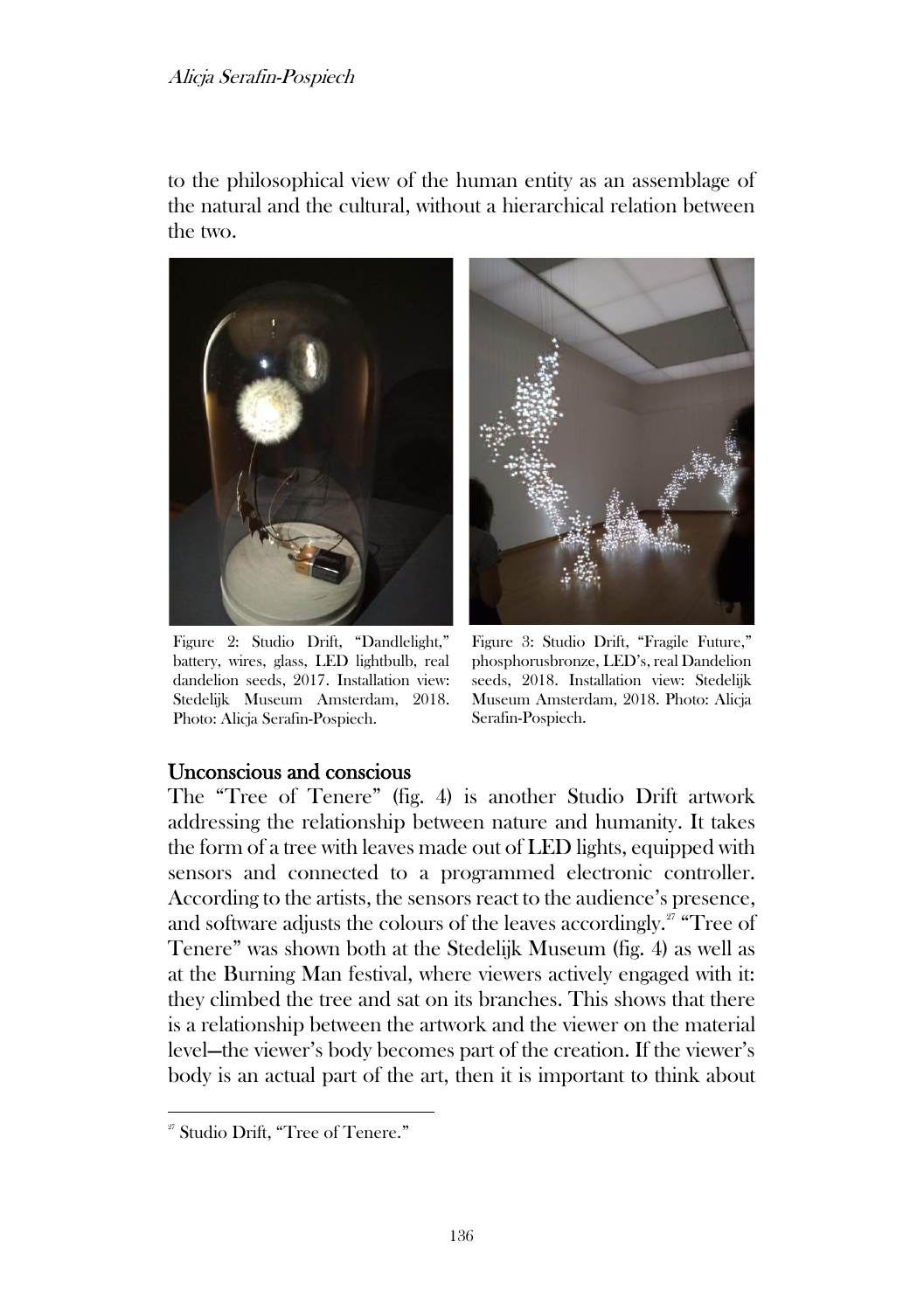what the viewer's neural response might be. In "Technoscience Art: A Bridge Between Neuroesthetics and Art History?" Salah and Salah analyse AI-based artworks that tend to connect directly with the viewer without the need for fixed representation: the forms of these artworks change according to the viewer's interventions and, as in the "Tree of Tenere," unconscious reactions.<sup>28</sup> Technoscience



Figure 4: Studio Drift, "Tree of Tenere," steel, aluminium, fibers tube, handsculpted polyester, paint, plastics, LEDs and embedded electronics. Installation view: Stedelijk Museum Amsterdam, 2018. Photo: Alicja Serafin-Pospiech.

art relies heavily on the connection between the object and the viewer, removing the presence and form of the work almost entirely. In this way, technoscience art abolishes the "necessity of representation."<sup>29</sup> Studio Drift's artworks function on two levels: they are representational, and they rely on a connection between the object and the viewer. That is why visual analysis of these artworks is still important. Considering the viewer and their reaction to the art is a further step

in this analysis. The art of technoscience, according to Salah and Salah is to create a "new interface" made out of neurons.<sup>30</sup> That is exactly what "Tree of Tenere" does when viewers' unconscious and conscious reactions interfere with the object. The artistic medium of "Tree of Tenere" are the neurons of the viewer's brain, like paint and brushes in the act of painting.

This artwork by Studio Drift treats the problem of combining culture and nature from a different angle. "Tree of Tenere" shows that the relationship between the body and the mind is also a matter of what is regarded as conscious and unconscious action, and how those notions stand in the hierarchy of things in contemporary philosophy. The unconscious neural process is especially awakened when the viewer encounters "Tree of Tenere," and it is the neurological response of the viewer that completes the artwork. In

<sup>&</sup>lt;sup>28</sup> Salah and Salah, "Technoscience Art," 151.

 $^{29}$  Id., 153-54.

 $^{30}$  *Id.*, 151.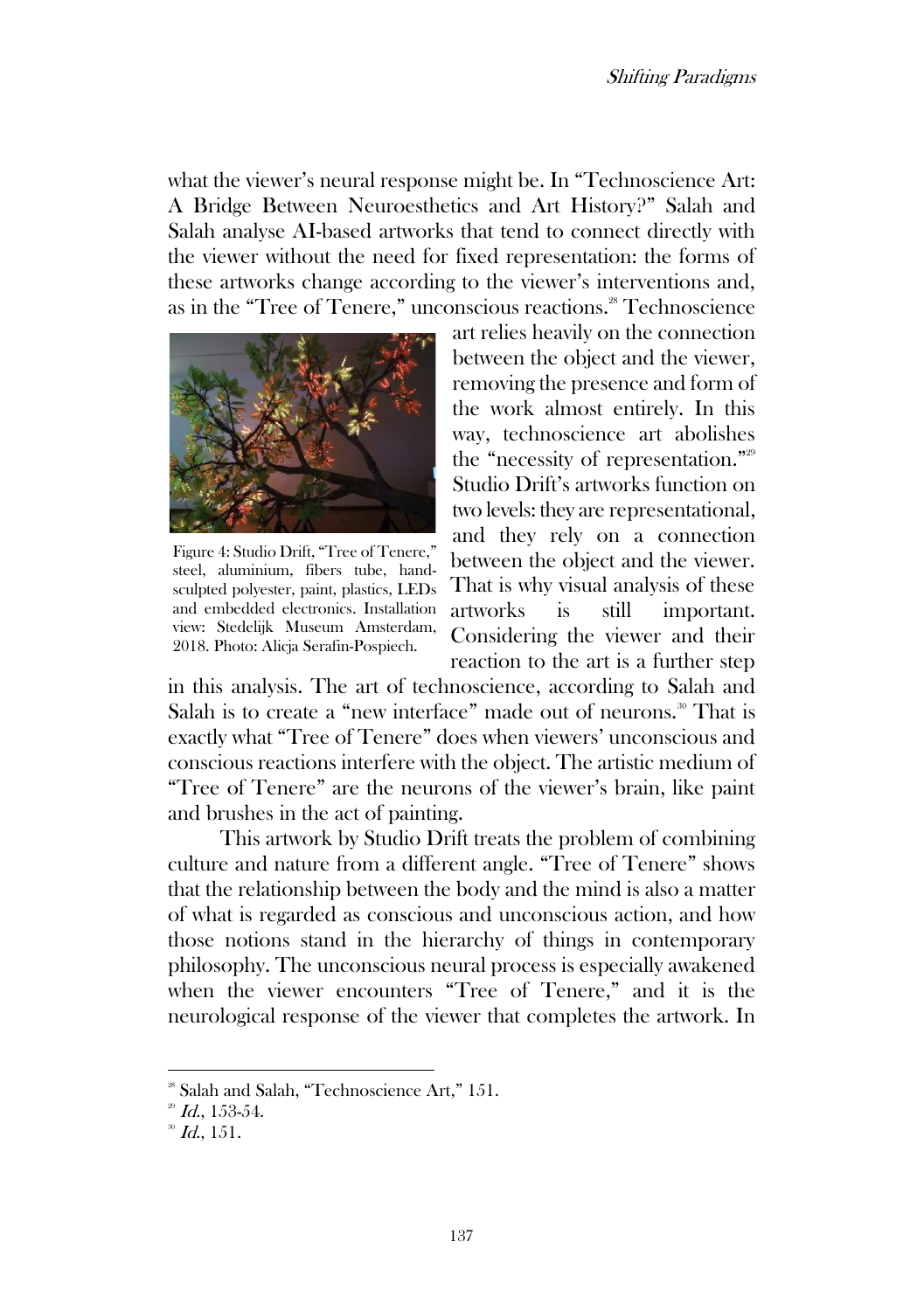this way, the neurological response—the viewer's indirect and direct memory—creates the artwork itself.



With "Tree of Tenere," Studio Drift aim to show that humans have a connection with nature on the basic biological level. The viewer's body connects to the program before any conscious, cultural interpretation is formed in the mind. But in "Tree of Tenere," this connection needs to be re-established through an algorithm and technology, which belong to the realm of human-made objects. The connection or disruption in this connection becomes the main point of understanding. The need for connection with nature is always present, as the human is not separate from nature. The technology here, thus, can be seen on two levels: as something that disrupts our connection with nature and as a requirement for establishing it in the first place.

As Sally McKey points out, the unconscious, sensual and emotional are often seen as connected to nature.<sup>31</sup> A reaction that is biological and spontaneous escapes from the control of the human mind, belonging to the realm of ephemeral reactions that quickly move to intellectual interpretation. In "Three of Tenere," the observer's unconscious reaction is provoked without their control. The viewer attempts to regain this control, while being confronted with the algorithm-based process behind the changing light. The connotations of one's life being subjected to forces outside of one's conscious, rational and intellectual control come to light. The artwork reminds humans that they are, in fact, biological beings connected to the natural world, and in this, not entirely in control of their environment.

 $31$  McKey, *Repositioning Neuroaesthetics*, 53.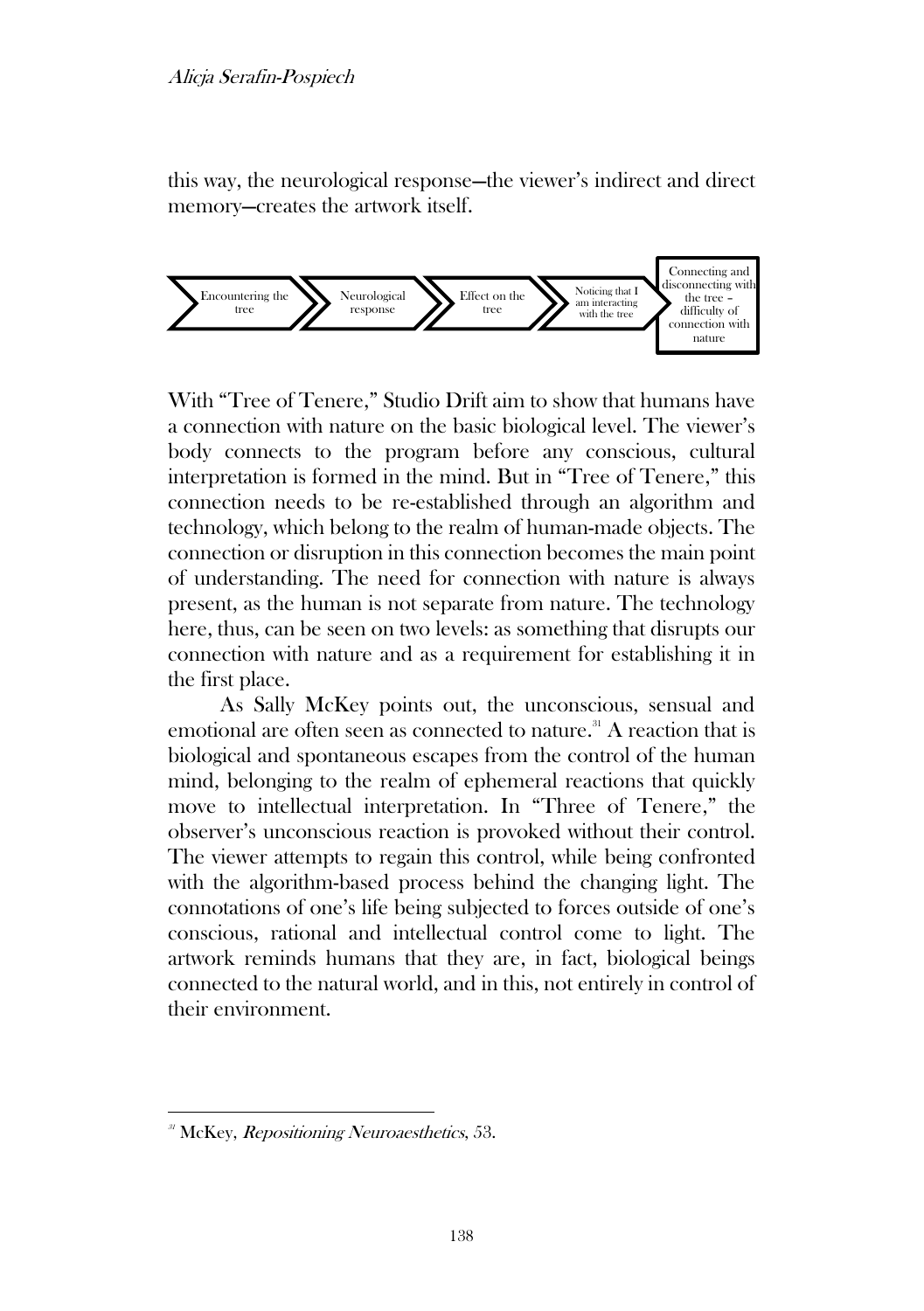#### Representing nature and human influence

Studio Drift's "Tree of Tenere" is also a commentary on humanity's influence over the natural world. Humanity influences the natural world not only through rational thought—such as by creating technologies that pollute the Earth—but also through sensory reactions originating within our bodies. This means that our presence in the world already makes an impact on it, no matter if we try to control ourselves or not. As viewers learn how they interact with "Tree of Tenere," they try to change their actions and give them a rational direction. The first step to changing humanity's impact on nature is to gain knowledge about this impact. Only then is it possible to redirect human activities towards reducing potential damage to nature, and even to create positive outcomes out of humanity's impact on nature.

While technology becomes a necessity in Studio Drift's works, Olafur Eliasson masks the technical part of his creations. In Eliasson's famous work "The weather project" (figs. 5, 6), which was exhibited at London's Tate Modern Gallery in 2003, he confronts the audience with the sun. Through clever manipulation of space, he manages to transform the gallery space into a sun-filled dessert. Fog filling the room scatters light radiating from a large, semi-circular yellow lamp hanging from the ceiling, which is covered in mirrors. These mirrors reflect the audience, which appears to be comprised of small, dark, barely recognisable figures. The light overwhelms the hall, changing its range of ambient colours and creating an effect of high contrast.

Eliasson uses this same strategy in "Din blinde passager" (2010) (Figs. 7, 8, 9), but this second work immerses the viewer completely in the changing colours of fog. The boundaries of space seem to disappear, and the audience is left alone, without guidance from the artist. The immersed viewer sees only the lights and fog, moving through the makeshift corridor without a sense of direction.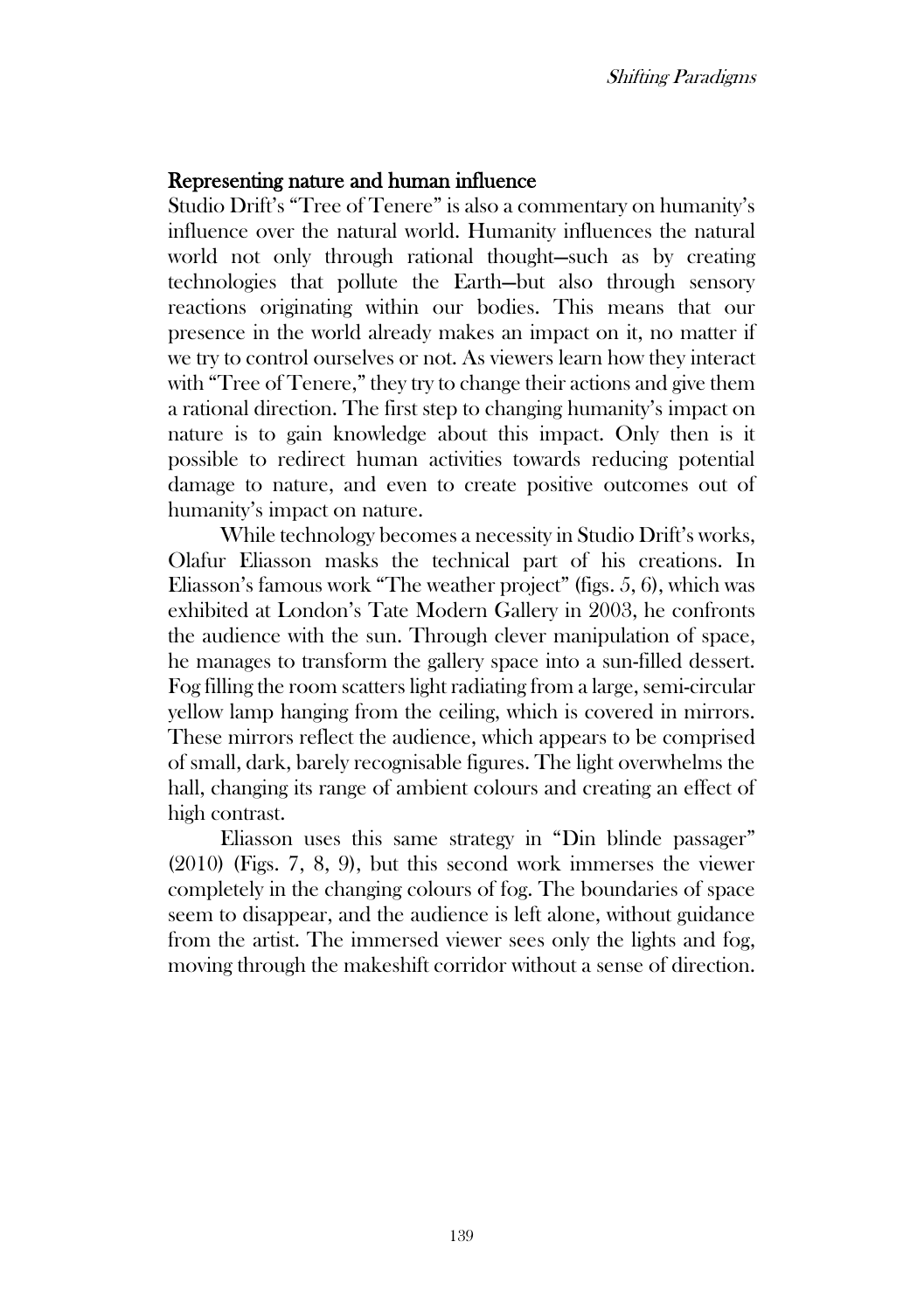

Figures 5, 6: Olafur Eliasson, "The weather project," 2003, Monofrequency lights, projection foil, haze machines, mirror foil, aluminium, scaffolding. Installation view: Tate Modern, London, 2003; Courtesy of the artist; neugerriemschneider, Berlin; Tanya Bonakdar Gallery, New York / Los Angeles © Olafur Eliasson.



Figures 7, 8: Olafur Eliasson, "Din blinde passager," 2010, Fluorescent lamps, monofrequency lamps (yellow), fog machine, ventilator, wood, aluminium, steel, fabric, plastic sheet. Installation view: Tate Modern, London; photo: Anders Sune Berg; Courtesy of the artist; Andersen's Contemporary, Copenhagen; neugerriemschneider, Berlin; Tanya Bonakdar Gallery, New York / Los Angeles © Olafur Eliasson.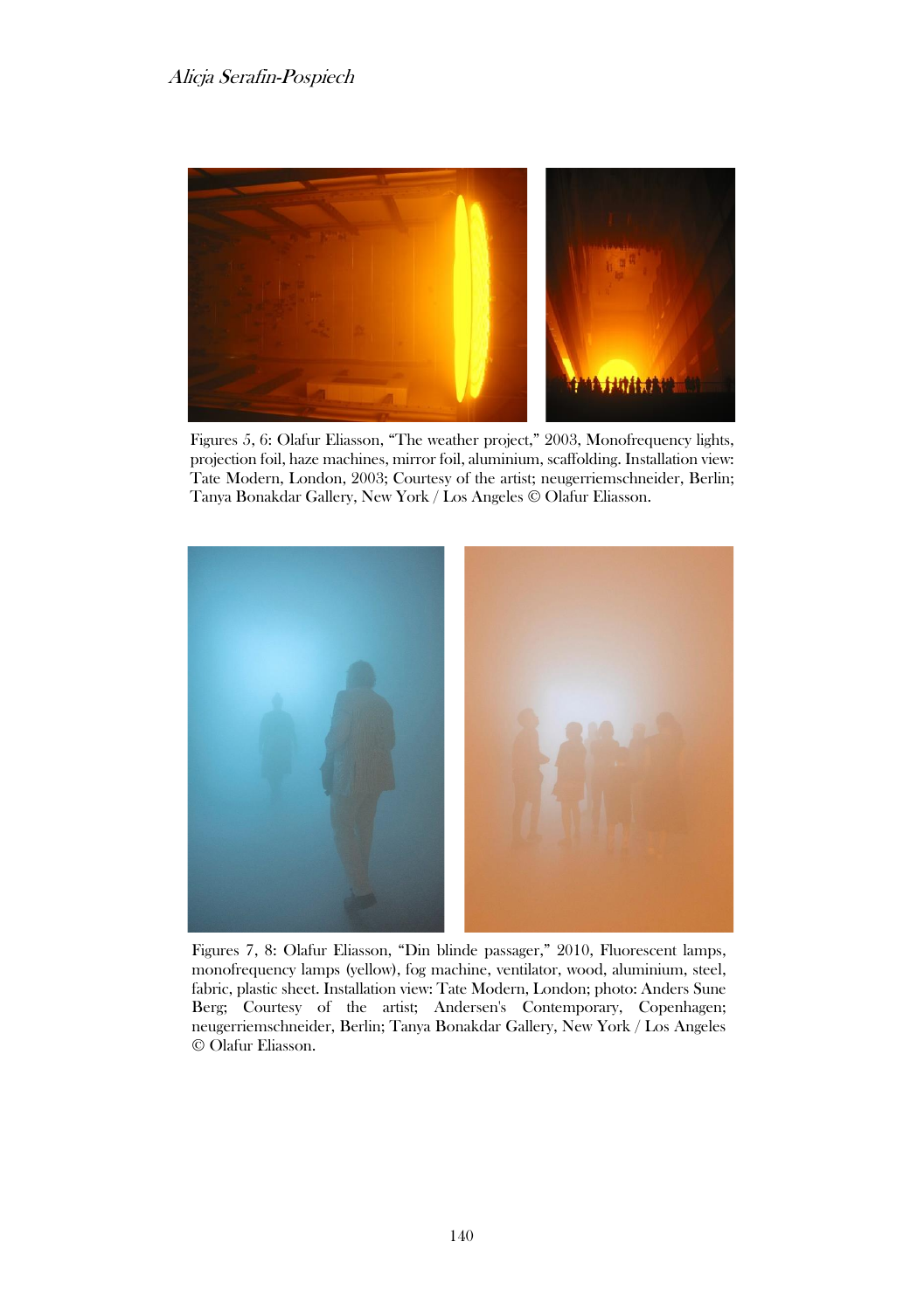Both of these creations focus on recreating nature through more than just visuals: the viewer's body itself becomes the vessel of meaning. The audience's reactions and movements become part of the artworks. If we look at the artworks from the perspective of Freedberg's methodology, the scheme below represents the process of the viewer's encounter:



The direct memory is feeling the warmth of the sun on the skin, like the heat of a summer day, recalling the sensation of "heat." Ephemeral sensations are not the only topic of these creations; as they capture and recreate things as fleeting as weather phenomena, Eliasson's works create a new relationship between the viewer and the art. The immersed audience is not separate from the work. In fact, viewers are not only part of the work in that they interpret it, $^{32}$ but their bodies, moreover, are part of the real structure of the work. In this, actions of the body are intertwined with processes of the artwork's creation and, at the same time, interpretation.

Eliasson points out that we no longer evolve from the model to reality, but from model to model.<sup>33</sup> This changes the relationship between reality and representation as the old notions shift: representation is no longer the aim. Rather, the aim is the recreation of experience, through which meaning can be conveyed. When representation becomes more fleeting, the viewer's sensations hold the potential for "meaning" or interpretation. The importance of the viewer is embodied directly in "The weather project," as the members of the audience watch themselves interact with the artwork.

The experience of Eliasson's works takes place somewhere between the artwork and the viewer. The focus in these works, is on interaction and connection, not on the artwork or the viewers

<sup>&</sup>lt;sup>32</sup> Poststructuralist philosophy puts the recipient's mind as the main source of the interpretation of the artwork.

<sup>&</sup>lt;sup>33</sup> Eliasson, *Models are Real*.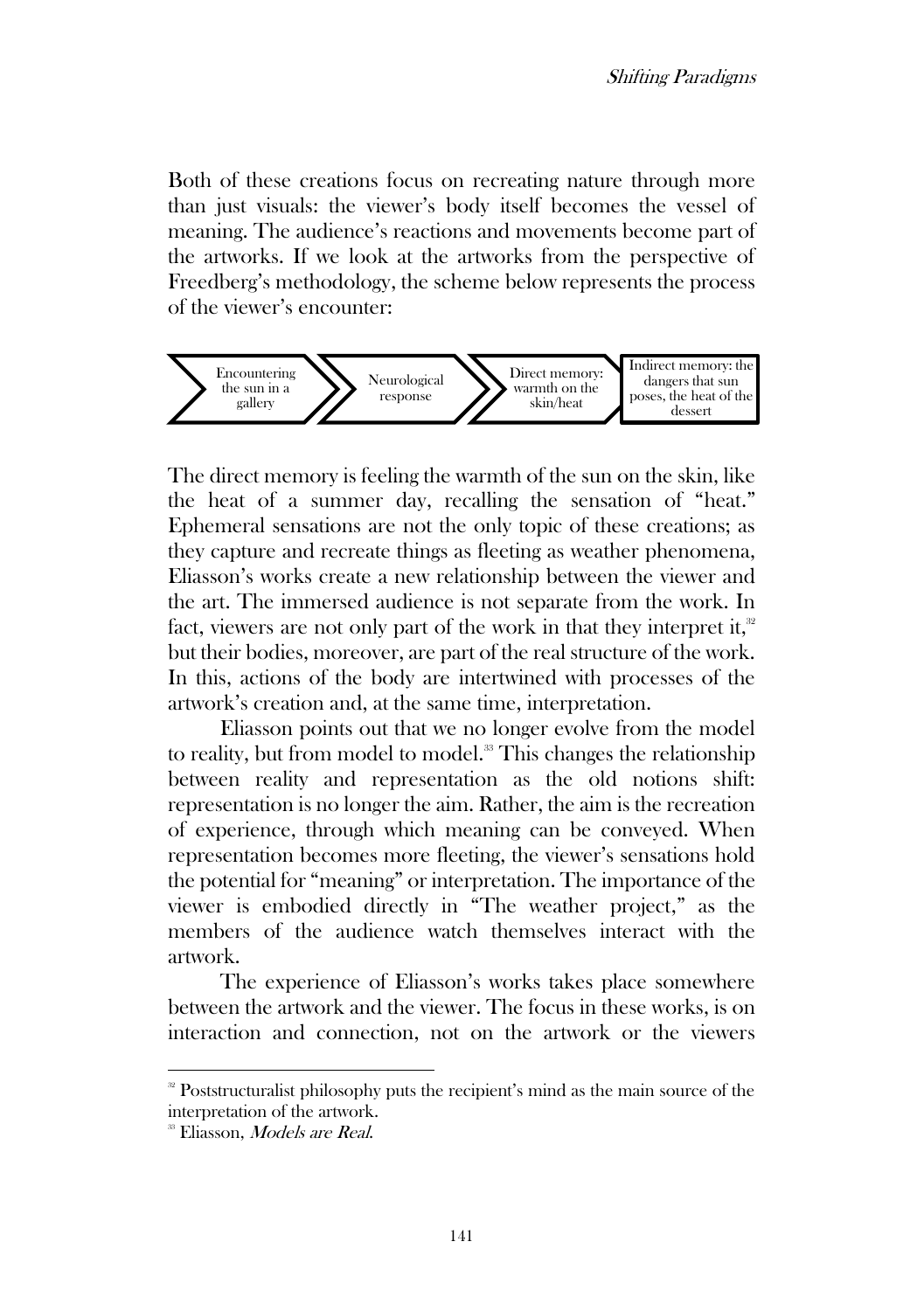themselves. In this way, recreating natural phenomena can bring the audience back to nature. Once again, this makes humankind one with nature, or in the case of Eliasson's creations, overpowered by nature. As the viewer looks for an exit from "Din blinde passager," a sensation of being lost in the fog becomes the initial basis for interpretation. The sense of powerlessness, of being overwhelmed, creates a separation between nature and humans. The viewer's experience becomes unpleasant and fearful, and a sense of danger is awakened. Reality and representation are not separate, Eliasson has pointed out, just as the viewer's sensations are real and convey connotations coming from indirect memory.<sup>34</sup> Eliasson's recreation of nature, therefore, is a way to confront the viewer with nature's power and show that humanity is actually fragile, once it finds itself in a relationship with nature.

Nature is also the subject of Lee Boroson's artwork "Lucky Storm" (fig. 9). Like Eliasson, Boroson aims to recreate ephemeral experiences by creating gallery installations mimicking nature. In his



Figure 9: Lee Boroson, "Lucky storm," Dimensions vary, Nylon, monofilament, stainless steel, hardware, blower, 2004, [http://www.leeboroson.com/ar](http://www.leeboroson.com/art/recent-projects/outer-limit) [t/recent-projects/outer-limit.](http://www.leeboroson.com/art/recent-projects/outer-limit)

large-scale inflated sculptures, Boroson recreates different natural environments, providing the opportunity for the audience to enjoy the visuals of these environments. But like with Studio Drift's artworks, the mimetics are disrupted by the material and the technique. The materiality of Boroson's artworks contributes to their interpretation: while plastic represents destructive human influence on the natural world, the inflated objects are fragile like balloons, suggesting that humans could lose the miracles of nature at any moment. The process of interpretation here is similar to that explored in the analysis of Studio Drift's work, highlighting the fragility of

our connection with nature, which is continuously lost and reestablished during the encounter with the artworks.

 $34$  Ibid.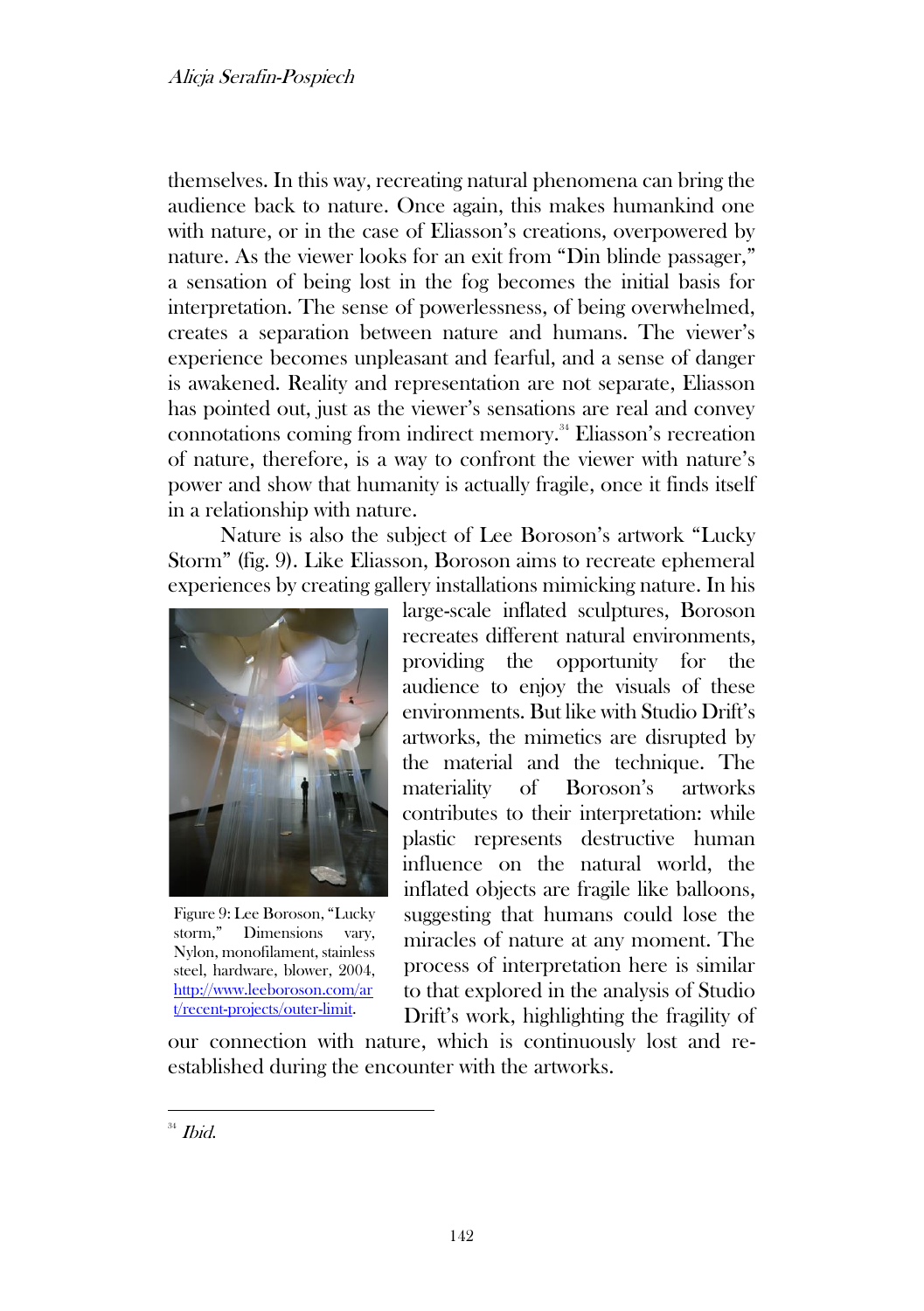It should be noted that Latour's critique also acknowledges that although the complete separation of the biological and the cultural is a social construct rooted in modernity, a distinction between the two is necessary to identify the human ability to influence the environment.<sup>35</sup> If we do not distinguish ourselves from the natural world, we lose the tools to critique the actions we direct consciously and unconsciously towards the environment. If we look at the products of culture, following Couchot, as de facto objects of nature, every human action can be recognised as being a product of the natural world. In this way, technologies that destroy land and pollute water can be seen as extensions of the "natural." Studio Drift's hybrid forms represent this line of philosophical thought. In these forms, technology and nature merge with each other seamlessly, giving birth to new kinds of entities. As the artworks' enchanting beauty captures viewers in awe, the audience can forget about the dystopian reasoning behind the creations. What we actually look at when we encounter Studio Drift's art is the failure of humanity to change. Humanity's impact on the Earth is so farreaching that human activity and human creations are inseparable from the natural world.

# Communal experience

Explained through neuroaesthetic methods, the process of reception can be viewed as an individual experience. A sensory experience is the impression of one particular individual, making it seem inherently subjective. The artworks discussed above, also combine the knowledge of the viewers' reactions with the use of big spaces, occupying entire galleries. The viewer, then, is not separated from others in the audience. Just as these works blur the boundaries between object and viewer, they also create connections between individuals immersed in the gallery space. This is especially apparent in Eliasson's creations (fig. 10), in Studio Drift's "Shylight" (fig.1), and in Boroson's inflated caves and clouds (fig. 9), where we can experience the art as a collective body, united with the other viewers. The actions of one viewer heavily influence those of the others. When, as Eliasson puts it, "sensations become actions," 36

<sup>&</sup>lt;sup>35</sup> Pollini, "Bruno Latour," 25-28.

<sup>36</sup> Cabañero and Mulet, "Spaces of Participation and Memory," 25-29.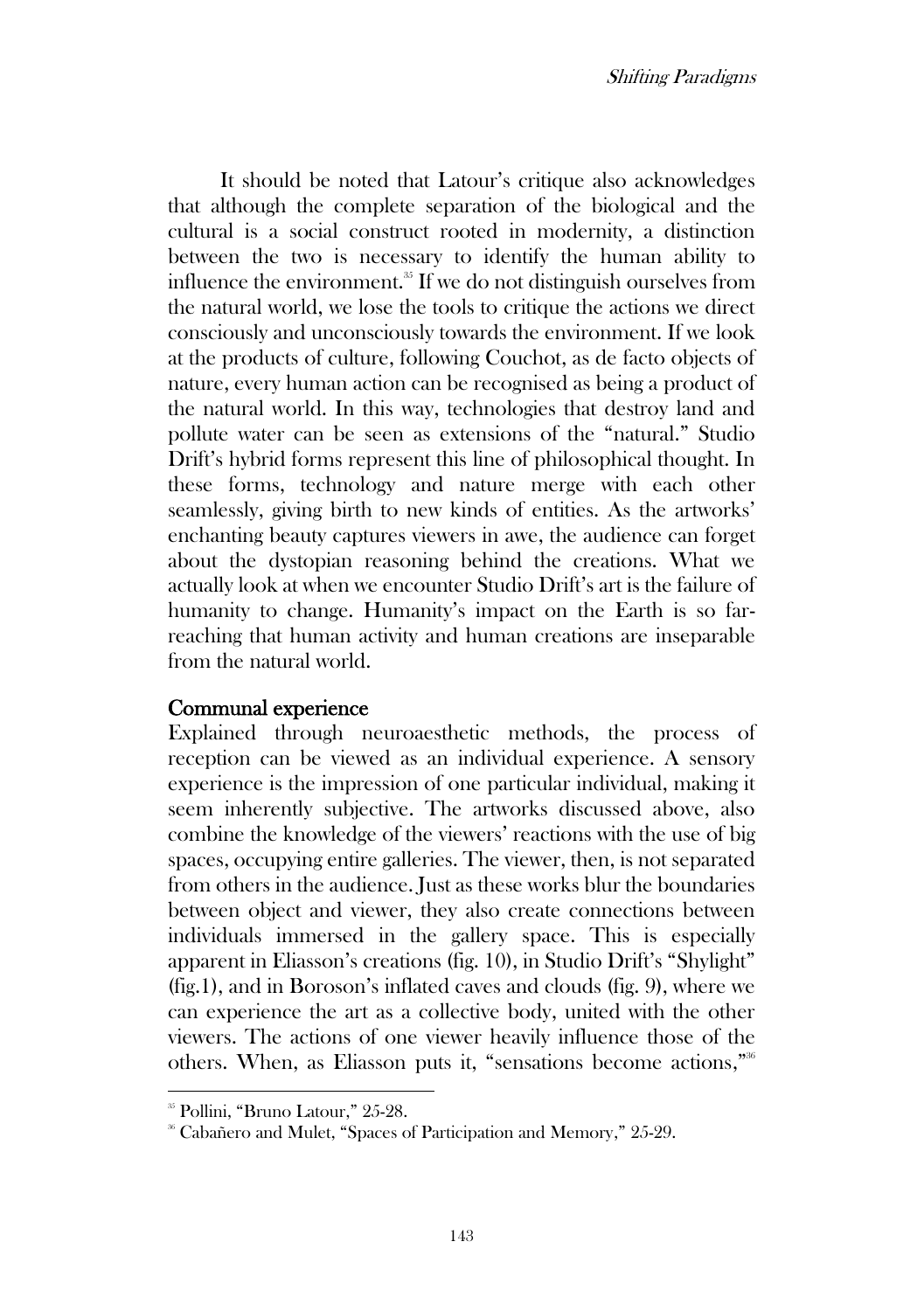#### Alicja Serafin-Pospiech

one's sense of individuality becomes increasingly vague. The audience together experiences the space that the artist provides for them. The experience becomes communal. Photographs depicting the audiences of these works show that the gallery spaces are often occupied not by isolated individuals but by the audience as a group of people mimicking each other's movements and actions. The feeling of connection to the art is shared, and the audience forms a collective subject.<sup>37</sup> The transformation into this collective subject takes place in the gallery space.



Figure 10: Olafur Eliasson, "The weather project," 2003, Monofrequency lights, projection foil, haze machines, mirror foil, aluminium, scaffolding. Installation view: Tate Modern, London, 2003; Courtesy of the artist; neugerriemschneider, Berlin; Tanya Bonakdar Gallery, New York / Los Angeles © Olafur Eliasson.

According to the findings of neuroscience, mimicking others is not necessary to create a connection between individuals. John Onians associates mimetic theory with the specific neurons in the body called mirror neurons. As Semeler points out, the

<sup>&</sup>lt;sup>37</sup> This process takes place while the viewers encounter the objects at the museum, or the gallery. Id., 26.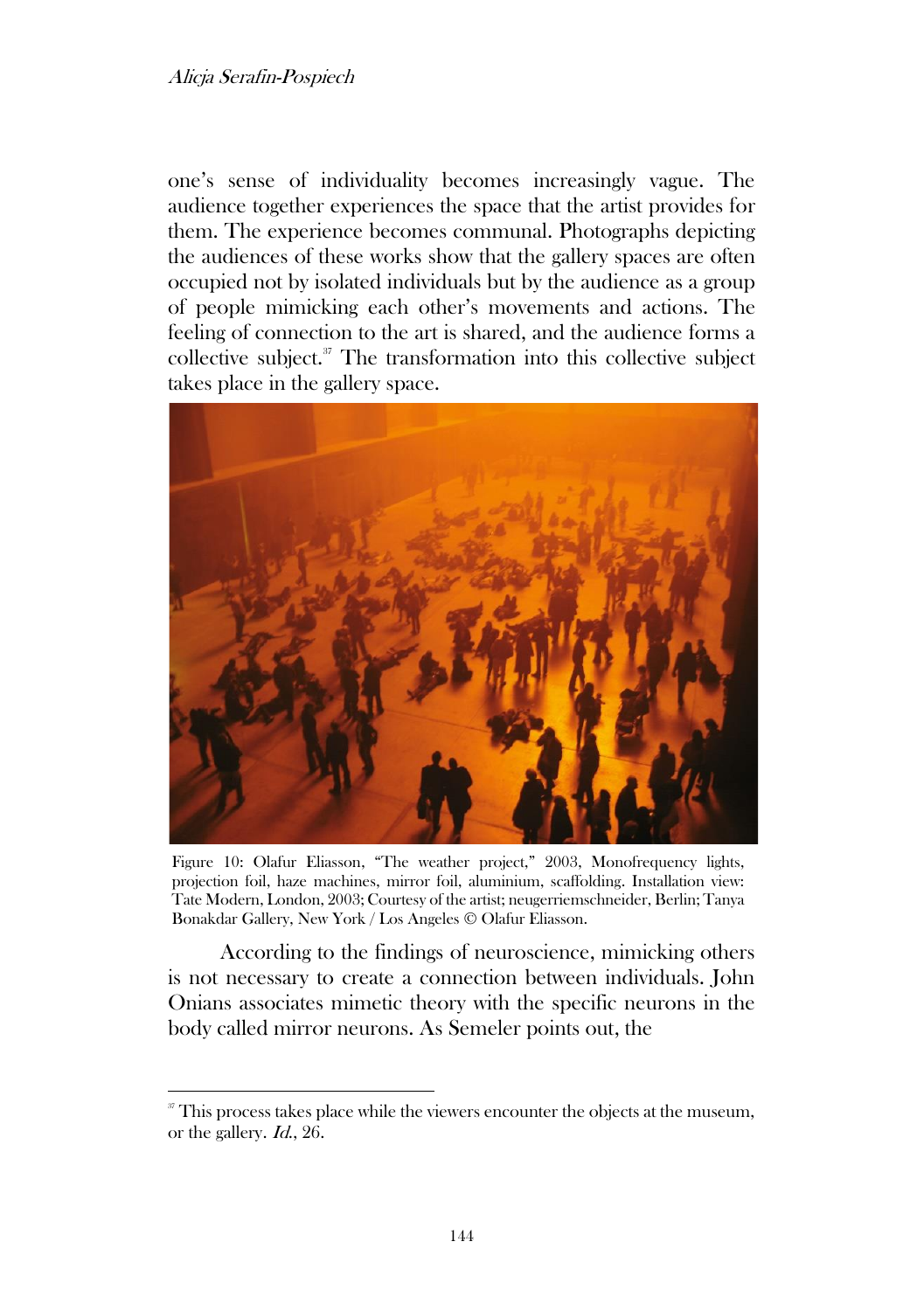neurons present in the premotor cortex demonstrate how we learn. Through imitative processes, even if we do not understand the meaning of the actions we carry out, or without performing any movement. When we observe someone performing any task, we activate in ourselves the same area of the cerebral cortex.<sup>38</sup>

From this perspective, seeing other members of the audience move around already creates an association in the individual's mind. Mimicking and simulating others' movements is not necessary to interpret the artworks in the same way as the other viewers. These insights provide a new way to look at neuroaesthetic experience: while processes of reception happen individually, the members of an audience influence each other.

This leads us to Freedberg's concept of memory as included in the process of reception. If experiencing art is a collective experience, the process of interchanging influence amongst viewers draws upon cultural memory while at the same time creating a new common cultural experience within the plural subject of the audience. McKey has called this kind of aesthetic experience taking place in the gallery a "performative assemblage," through which collective knowledge of all the actors is involved—both human and non-human (objects, viewers, gallery space)—emerges. <sup>39</sup> This approach shifts from examining a particular individual subject to examining the plural one consisting of different kinds of entities. This creates a model based on a network of connections between the viewer, the object, other members of the audience, and those members' social background and culturally influenced neural reactions.

# **Conclusion**

The art objects analysed in this article represent a paradigm shift in contemporary views of nature and the natural. Since these objects merge what is natural and what is human-made, the distinction between natural phenomena and products of culture becomes diffuse. The artists not only mimic the aspects of nature observable

<sup>38</sup> Semeler, "Neuroaesthetics: Aesthetic," 297.

<sup>&</sup>lt;sup>39</sup> McKey, *Repositioning Neuroaesthetics*, 78.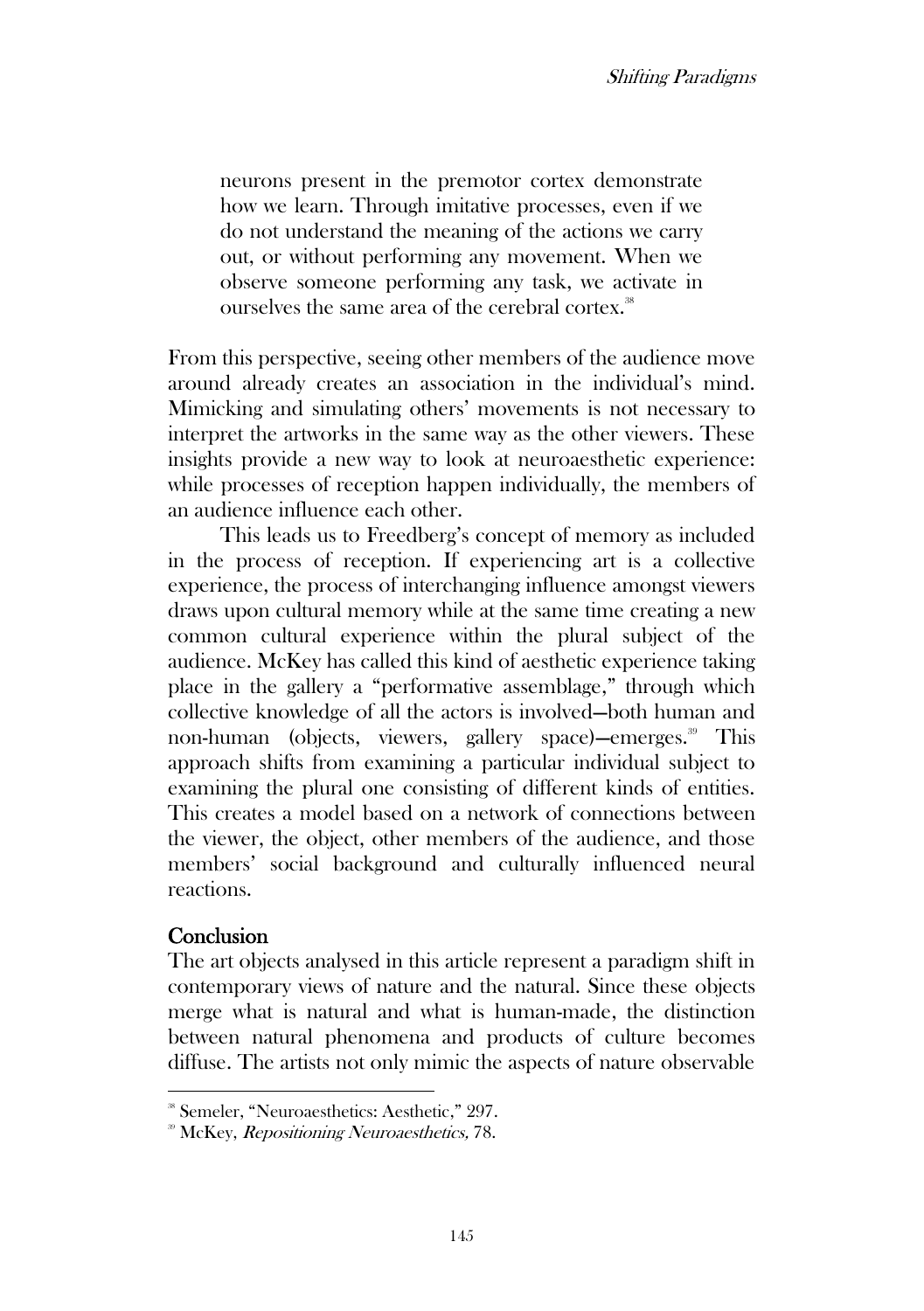by the senses, but also try to enhance the human ability to comprehend nature by creating spaces that allow the viewer to experience different phenomena. Their artworks allow the audience to once again feel a connection with nature, even though these works are human-made objects. Neuroaesthetics explains the processes of this connection, bridging the cultural and biological and showing that the body's reactions to art bear some similarity to real experience. A viewer's connection with an artwork recreating nature becomes, to a degree, a connection with "real" nature itself. This is especially clear from the analysis of Studio Drift and Eliasson's immersive art, which identified mimetic strategy as recreating sensations, movements and emotions in the viewer. The artworks become only the first prompt to induce the feeling of being one with nature. Their form is important only within the function for the purpose of capturing the viewer's attention. The neuroaesthetic method conceptualises and captures the physicality of the connection between the viewer's body and the art object.

This poses questions about the relationship between humanity and nature. The artworks analysed in this article guide the viewer, positioned as a representative of humanity, to the sensation of something lost. Studio Drift points to the damage that we caused to the natural world in the modern era. Nature and its objects, for Studio Drift, are not things that we can mimic without a visible combination with technology. Nature, according to this view, is lost and unsalvageable, and we can only hold onto the memory of the natural world. Eliasson's creations shift the position of humanity, posing different notions. The human, in Eliasson's work, is small and lost, overpowered by natural phenomena. In both Studio Drift and Eliasson's approaches, we are included in nature and we are not seen as separate from each other. Products of culture are therefore inseparable from nature, and, as such, our analysis of them should not dispense with the findings of neuroscience and biology. These findings can lead art historical and visual culture researchers to more comprehensive interpretations.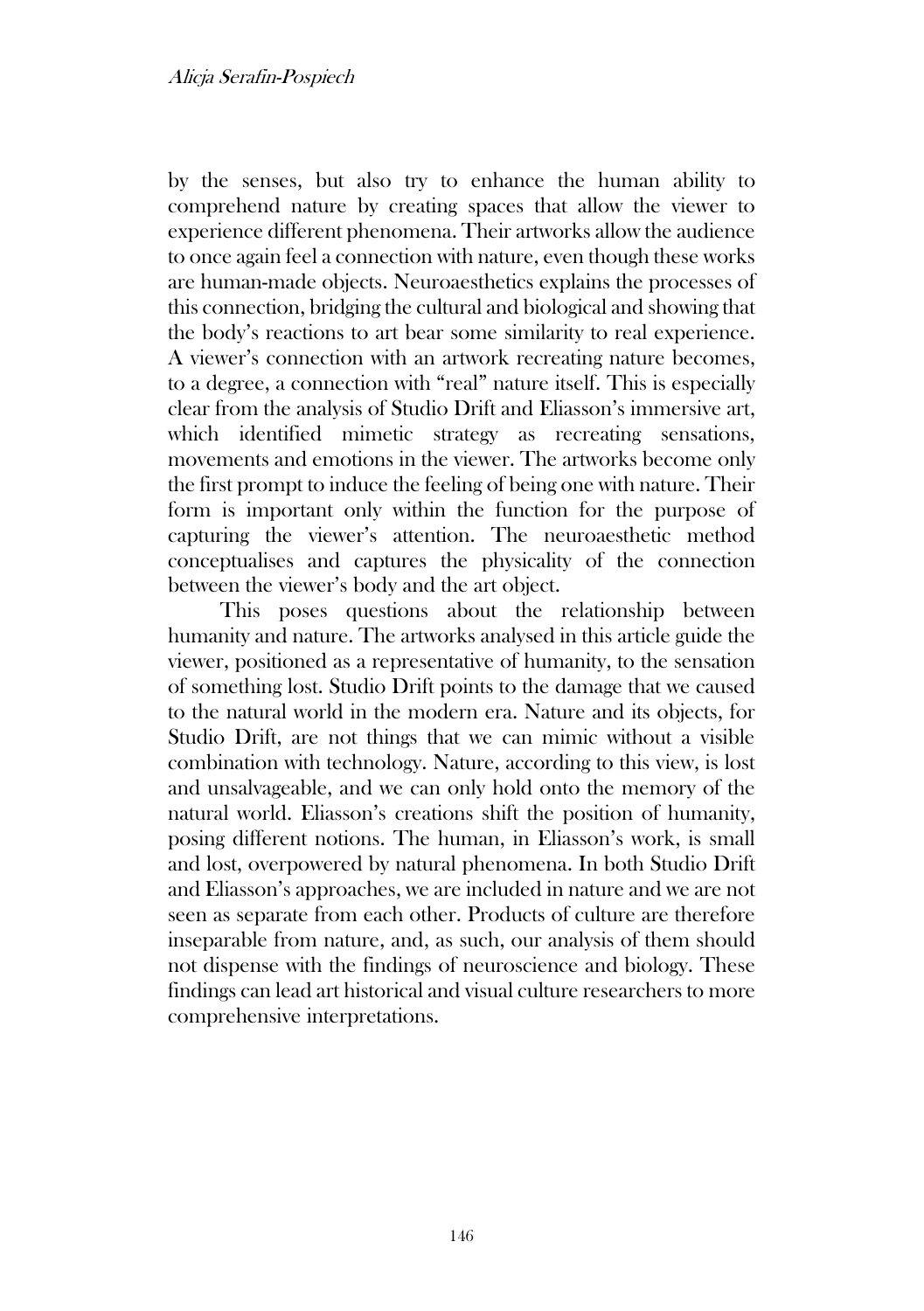#### **Bibliography**

- Cabañero, Jesus Segura and Toni Simo Mulet. "Spaces of Participation and Memory in the Work of Olafur Eliasson and Janet Cardiff." International Journal of Arts 8, no. 2 (2018): 25-29, doi:10.5923/j.arts.20180802.01.
- Eliasson, Olafur. "Models are real." In Models. Edited by Emily Abruzzo, Eric Ellingsen and Jonathan D. Solomon, 18-25. New York: Princeton Architectural Press, 2007.
- Freedberg David. "Memory in Art: History and Neuroscience of Response." In The Memory Process, Neuroscientific and Humanistic Perspectives, edited by Susanne Nalbantian, Paul M. Matthews and James L. McClelland, 337- 358. Cambridge: MIT Press, 2011.
- Kędziora, Łukasz. "Sensualnośc i Badania Empiryczne w Kontekscie Strategii Budowania Ekspozycji." In Sensualno*ść* Ekspozycji Muzealnej, edited by Halina Gołuńska, Łukasz Kędziora and Adam Tołysz, 123-134. Toruń: Wydawnictwo Naukowe UMK, 2016.
- ---. Wizualno*ść* Dzie*ł*a Sztuki. Ocena Potencja*ł*u Neuroestetyki w Badaniach Historyczno-Artystycznych. Toruń: Wydawnictwo Naukowe UMK, 2016.
- --. "Niezauważona i Rewolucyjna Neurohistoria Sztuki." Acta Universiti Nicolai Copernici, Zabytkoznawstwo i Konserwatorstwo 45 (2014): 223-252. [http://dx.doi.org/10.12775/AUNC\\_ZiK.2014.009.](http://dx.doi.org/10.12775/AUNC_ZiK.2014.009)
- Kędziora, Łukasz and John Onians. "Basic Bibliography on Art history and Neuroscience." Accessed November 7, 2021, [https://www.lukaszkedziora.com/basic-bibliography-on-art-history-and](https://www.lukaszkedziora.com/basic-bibliography-on-art-history-and-neuroscience/)[neuroscience/.](https://www.lukaszkedziora.com/basic-bibliography-on-art-history-and-neuroscience/)
- Latour, Bruno. We Have Never Been Modern. Translated by Catherine Porter. Cambridge: Harvard University Press, 1993.
- --. *Politics of Nature*. Translated by Catherine Porter. Cambridge: Harvard University Press, 2003.
- Ivanova, Cvetana. Neuroaesthetics of Emotion and Contemporary Art Form. PhD diss., Sofia University, 2017.
- McKey, Sally. Repositioning Neuroaesthetics Through Contemporary Art. PhD diss., York University in Toronto, 2014.
- Onians John. "Art, the Visual Imagination and Neuroscience: the Chauvet Cave, Mona Lisa's smile and Michelangelo's terribilita." Cortex 105 (August 2018): 182-188.
- ---. Neuroarthistory: From Aristotle and Pliny to Baxandall and Zeki. New Haven: Yale University Press, 2007.
- Pelowski, Matthew, Helmut Leder, Vanessa Mitschke, Eva Specker, Gernot Gerger, Pablo P.L. Tinio, Elena Vaporova, Till Bieg and Agnes Husslein-Arco. "Capturing Aesthetic Experiences With Installation Art: An Empirical Assessment of Emotion, Evaluations, and Mobile Eye Tracking in Olafur Eliasson's 'Baroque, Baroque!'" Frontiers in Psychology 9 (August 2018). [https://doi.org/10.3389/fpsyg.2018.01255.](https://doi.org/10.3389/fpsyg.2018.01255)
- Pierce, Marcus, Dahlia Zeidel, Oshin Vartanian, Martin Skov, Helmut Leder, Anjan Chatterjee, Marcos Nadal. "Neuroaesthetics: The Cognitive